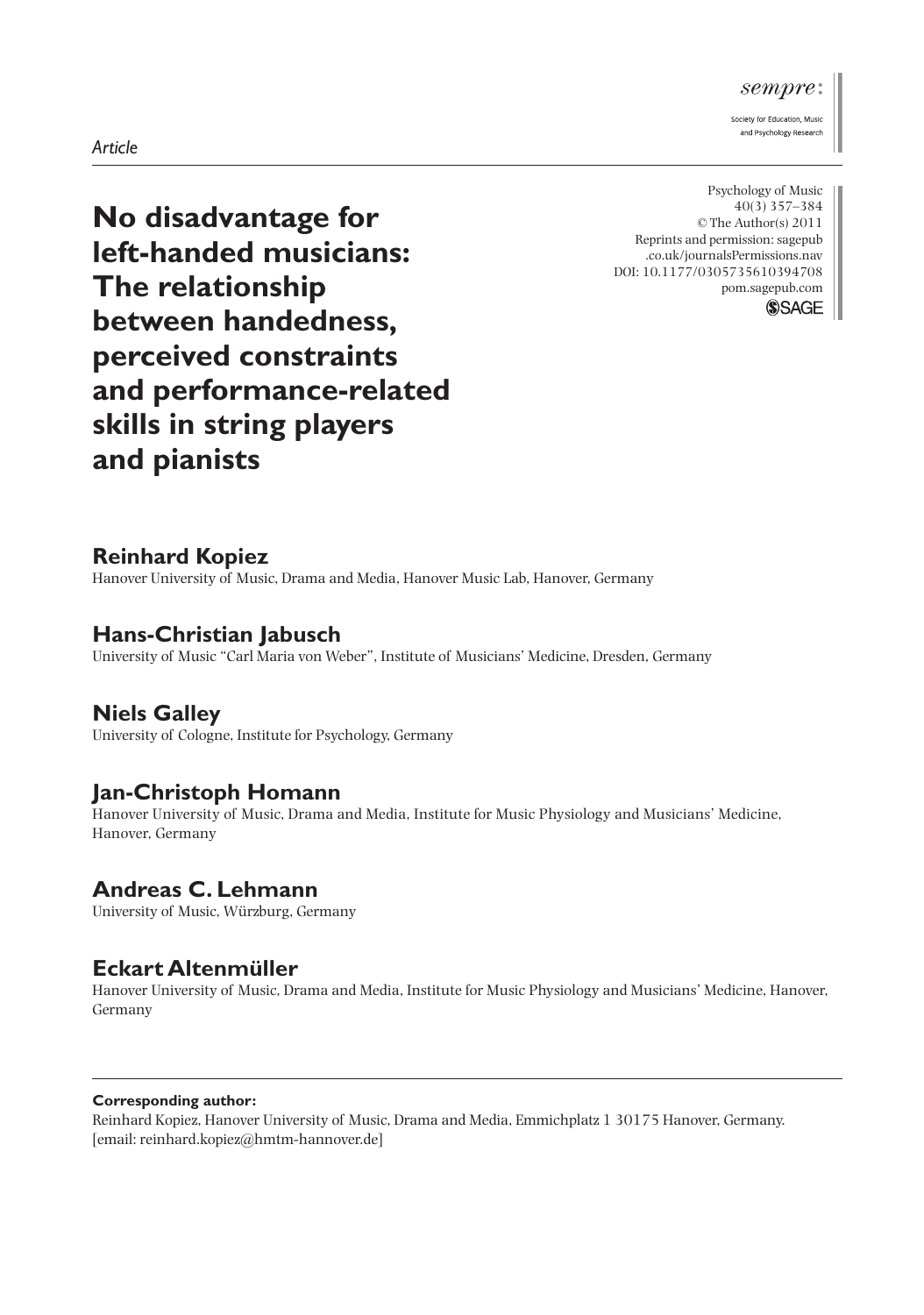### **Abstract**

Two studies investigate the influence of handedness on a musical performance. In Experiment 1 we compared designated non-right-handed (dNRH) and designated right-handed (dRH) string and piano players performing in the (non-inverted) standard playing position with respect to (1) performancerelated variables (e.g., musical expression) and (2) health-related variables (e.g., discomfort). The 47 professional instrumentalists (pianists:  $n = 23$ , string players:  $n = 24$ ) were classified for handedness (performance handedness) and participated in a survey study on sensorimotor skills and their sense of well-being at the instrument. In Experiment 2, we tested for differences in sensorimotor performance of both hands in right- and left-handed pianists: 19 professional pianists (music students) were classified for handedness (preference handedness). Participants performed scale playing. In Experiment 1 no evidence was found for a performance-related or well-being-related disadvantage in dNRH instrumentalists playing in the standard position. In Experiment 2 temporal sensorimotor precision in the right hand was superior to that of the left hand in both right- and lefthanded pianists. We conclude that professional musicians adapt to the standard playing position regardless of their objective handedness. However, it cannot be ruled out that a subgroup of dNRH instrumentalists subjectively feel constricted when playing in the standard position.

### **Keywords**

handedness, music performance, pianists, sensorimotor skills, string players

This study investigates a widely neglected yet important aspect of music performance: namely handedness, and how it may affect performance skills in string players and pianists. In two experiments we examined whether non-right-handed instrumentalists experience a disadvantage in instrumental performance and bodily well-being by their handedness when performing on an instrument intended for right-handers. This study is meant as a contribution to the research concerning the relationship between handedness, bimanual training and music performance.

In recent years, musical performance research has found evidence for the relevance of neurobiological factors for music-related sensorimotor achievement. For example, speed of information processing plays an important role in the unrehearsed performance (so-called "sight reading") from a musical score (Kopiez & Lee, 2006, 2008; Lehmann & Kopiez, 2009). As another neurobiological factor, handedness in terms of cerebral asymmetry or "cerebral dominance" (Annett, 2002, p. 6) seems to be relevant for sensorimotor achievement in instrumentalists. For example, in exercising a musical sub-skill, the unrehearsed performance of music, pianists with a tendency to ambidexterity showed an improved performance of about 22% compared with right-handed pianists (Kopiez, Galley, & Lee, 2006).

In our study, we refer to handedness as the "functional asymmetry" of hemispheres which can be identified by the measurement of performance differences between hands in a standardized task (see Preilowski, 2005). As long as there are no reliable methods for the analysis of the genetic handedness, the measurement of performance handedness seems to be an objective approach for determining functional brain asymmetry (for an extensive discussion of this point see Kopiez, Galley, & Lehmann, 2010). The role of sensorimotor practice in the neuroplasticity of the musician's brains has also been considered in recent research. For example, Pascual-Leone et al. (1995) demonstrated by means of two-hour daily practice sessions of a one-handed five-finger piano exercise over five days that the acquisition of new fine motor skills was accompanied by immediate cortical reorganization in the respective motor areas. Using transcranial magnetic stimulation (TMS), they observed a decrease of the activation threshold for the long finger extensor and flexor muscles of the trained hand already after two days of practice, which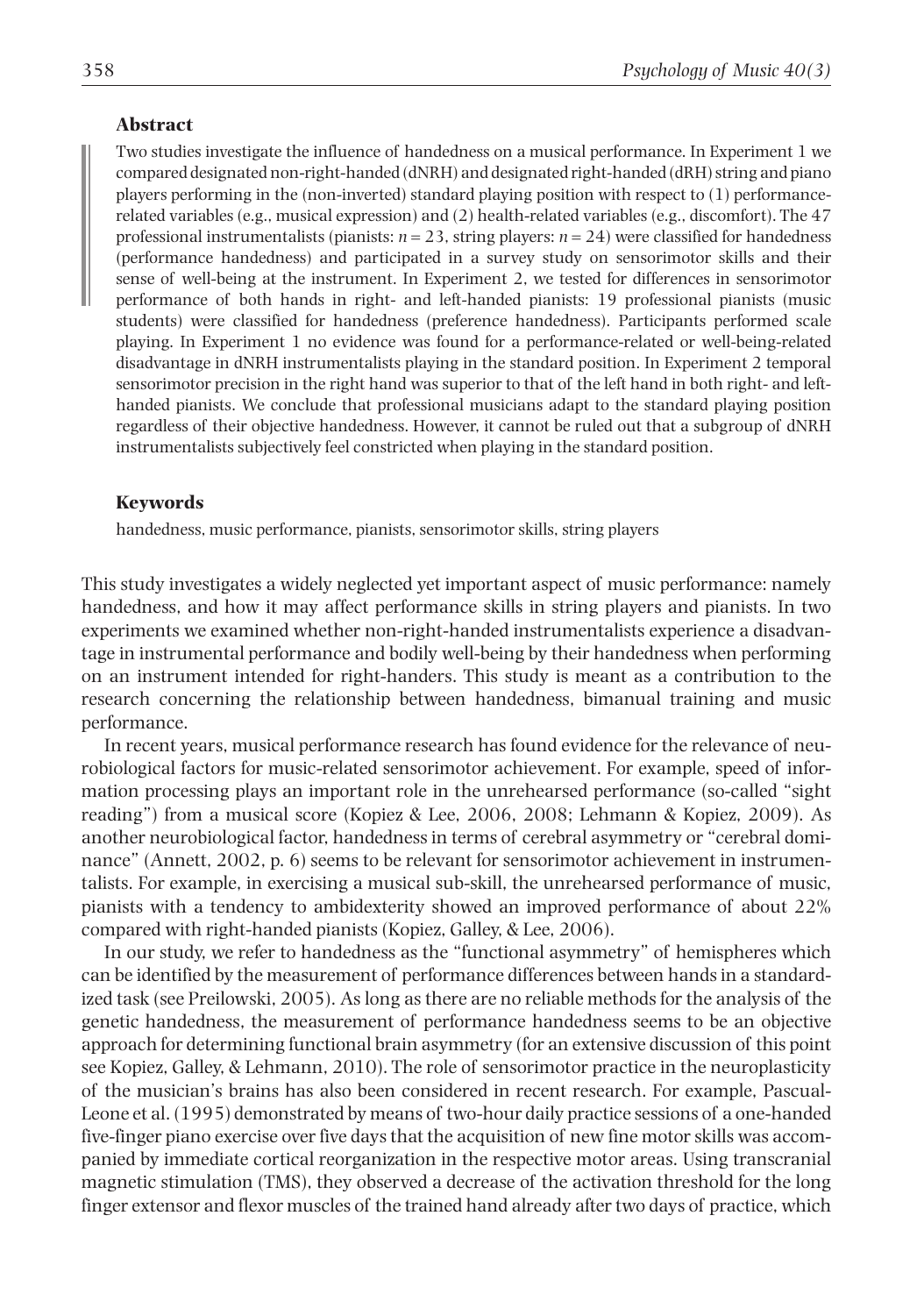continuously decreased until day five. The authors concluded that acquisition of motor skills was associated with a modulation of the cortical motor outputs in the muscles involved in the task. They assumed that the extended practice unmasked pre-existing, but unused, synaptic connections. Elbert, Pantev, Wienbruch, Rockstroh, and Taub (1995) demonstrated long-term plasticity effects of extensive motor training. They investigated the cortical representations of the left-hand digits of string players and found larger representations in musicians compared with non-instrumentalists. The dipole moment (as an indicator of total neuronal activity) for the left little finger increased with the decreasing age at instrumental commencement. Bangert and Schlaug (2006) observed the so-called "Omega sign" (a gross anatomical structure in the precentral gyrus associated with hand movement representations) in right-handed string players and pianists. The visual salience of the Omega sign was greater in the right hemisphere of string players as compared with the left hemisphere. The reversed pattern was observed in pianists. For string players, results were interpreted in terms of an adaptation effect due to high demands of sensorimotor control (intonation, vibrato, etc.) in the left hand. In contrast, piano literature is dominated by higher demands on the right hand in general, resulting in a more left-hemispheric prominence of the Omega sign. This seeming contradictory to the findings of Amunts et al. (1997), who observed a more symmetrical intrasulcus length of the precentral gyrus (ILPG; as a measure of the size of the primary motor cortex) in professional pianists, can be explained by a group inhomogeneity in the Amunts et al. study: nine out of 21 right-handed pianists also played string instruments. Although Amunts et al. (1997) interpreted their findings in terms of a structural adaptation effect (which increases with decreasing age at the commencement of instrumental training), they could not rule out a selectional effect for the ILPG differences (p. 212), which means that an individual could become a skilled musician due to his larger motor cortex. The relevance of intensive bimanual training for the general effect of a reduced degree of hand skill asymmetry in pianists, as, for example, observed by Jäncke, Schlaug, and Steinmetz (1997), is still under discussion, and a final answer could only be given by a longitudinal study on the relationship between functional asymmetry and early commencement of instrumental training (see Kopiez et al., 2010).

Against the background of the current state of handedness research, Annett (2002) posited, however, that "years of practising scales with both hands may not remove the superiority of the preferred hand, whether right or left" (p. 18). In other words, the chicken-or-egg question of what comes first, the preference for one hand (which is strengthened by practice) or the performance advantage of one hand (which is extended by sustained practice), can currently be considered in light of the performance hypothesis. In experiments consisting of long-term speed tapping practice over a couple of weeks for both the preferred and non-preferred hand, both hands showed improvement in tapping speed through practice, but the relative magnitude of the between-hand performance difference remained stable for most subjects (Peters, 1981).

This view of functional asymmetry of hand movement differences as a prerequisite for, rather than a consequence of, handedness is supported by a few neurobiological reports; however, the picture is equivocal. Using magnetoencephalography (MEG), Volkmann, Schnitzler, Witte, and Freund (1998) showed that individual asymmetry in hand motor performance (as measured by a hand dexterity test) covaried with the asymmetry of the hemispheric hand area size of the primary motor cortex. Significant group differences between right- and left-handers revealed a stronger leftward asymmetry of hand motor representations for right-handers and vice versa. The authors argued that this expansion of hand motor cortex in the dominant hemisphere may provide extra space for encoding greater motor skills of the preferred hand, and they suggested that it is more likely a prerequisite for than a consequence of handedness. Using magnetic resonance imaging (MRI) Klöppel, Mangin, Vongerichten, Frackowiak, and Siebner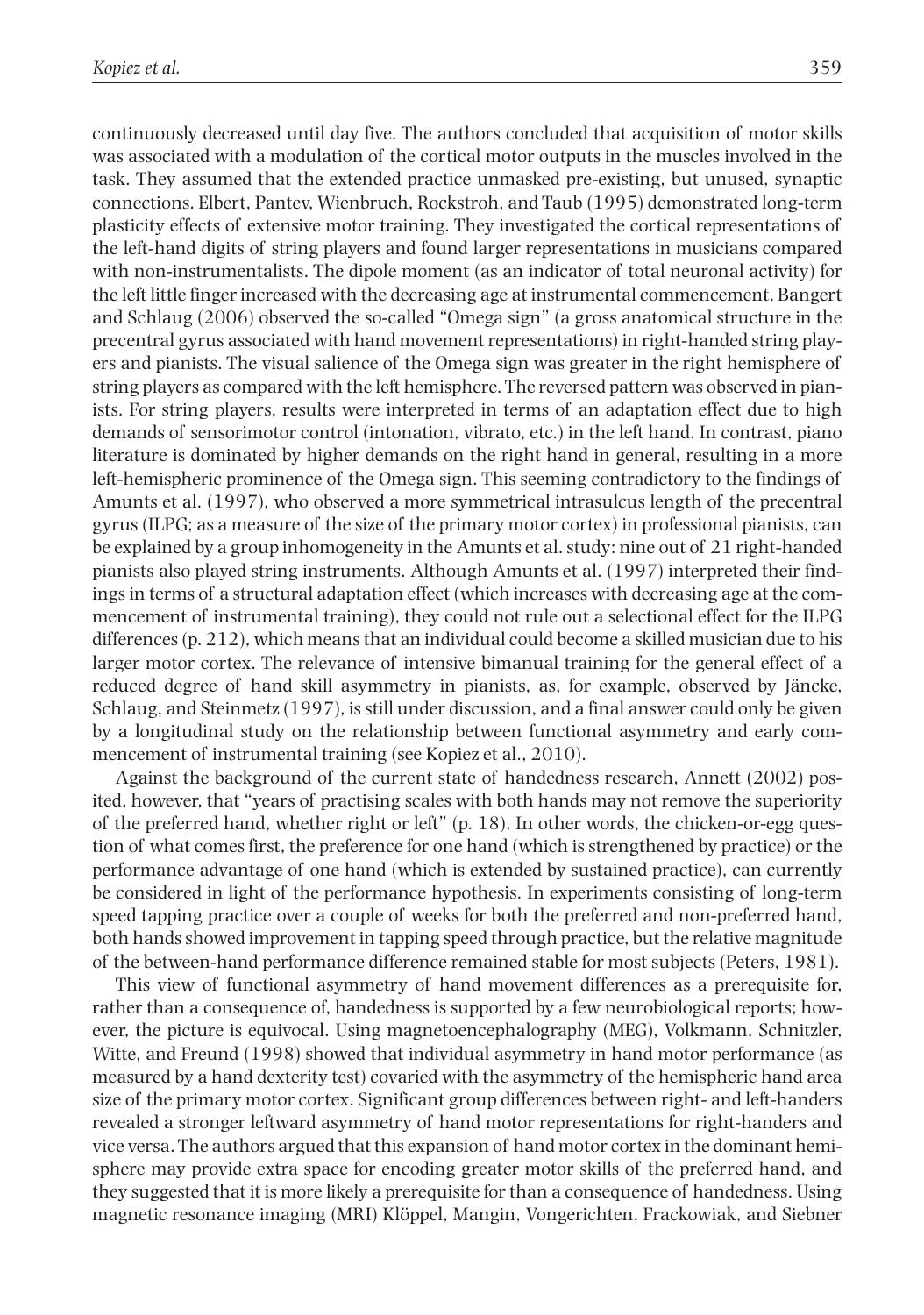(2010) investigated the sulcal surfaces in consistent adult right- and left-handers and in adult "converted" left-handers who had been forced to become dextral writers in childhood. In consistent right- and left-handers, they found an interhemispheric asymmetry in the surface area of the central sulcus with a greater surface contralateral to the dominant hand. This pattern was reversed in the converted group which showed a larger surface of the central sulcus in their left, non-dominant hemisphere. The authors concluded that this finding in converted lefthanders indicated plasticity of the primary sensorimotor cortex as a consequence of forced use of the non-dominant hand.

If, as shown by Volkmann et al. (1998), the degree of performance asymmetry between hands is a reliable indicator of lateral asymmetry, the questions remain if handedness influences motor learning and if it is perhaps influenced through learning itself. The current state of research shows an ambiguous picture: in an early review, Provins (1967) discussed the anthropological foundations of human motor behaviour (in terms of spatio-temporal movement patterns) and concluded that there must be a hereditary as well as an environmental basis for the asymmetry in human preferential hand usage. The author assumed that training plays a crucial role in the development of handedness and that the differential development of skill asymmetry depends on previous experience. However, Cho, Park, Kim, and Park (2006) demonstrated that skill learning (as measured by a repeated tracking task) was not correlated with the degree of hand performance asymmetry in a speed tapping task (as an indicator of handedness) and argued that handedness might not directly influence skill learning. However, the simplicity of their motor task and the restriction to right-handed subjects only limits the validity of their conclusion. More convincing support for the assumption of a general advantage of non-right-handedness in complex motor tasks was given by Judge and Stirling (2003): left-handers (classified by a preference handedness inventory and the writing hand as an additional criterion) outperformed right-handers in a bimanual assembly task with alternating hands (Purdue pegboard test). Our re-analysis of means revealed a medium effect size (Cohen's  $d = 0.6$ ). In regard to music-related motor tasks, there is some evidence that non-right-handed musicians have a sensorimotor advantage over right-handed musicians in selected instruments. For example, in a survey study, Christman (1993) observed weaker degrees of lateralization in players of instruments requiring temporally integrated bimanual motor activity (e.g., strings and woodwinds), as opposed to those instruments requiring more independent motor control (e.g., keyboard instruments). He assumed that ambidexterity could be beneficial for "integrated" instruments with a higher demand of bihemispheric sensorimotor control. In regard to instrumental creative achievement, Christman (2010) argued, using the example of Jimi Hendrix, that ambidexterity in terms of greater hemispheric intereaction could be beneficial for the sensorimotor integration of the roles of left and right hands in guitar playing and the writing of lyrics (for more information on left-handed guitar players see Engel, 2006).

Finally, non-right-handed subjects seem to have an advantage in selected music-related perceptual tasks. As Deutsch (1978) showed, moderately left-handed subjects were superior in a pitch memory task. A re-analysis of her results revealed a medium effect compared to the performance of strongly left-handed (Cohen's  $w = 0.28$ ; see Cohen, 1988), and strongly righthanded persons (Cohen's  $w = 0.34$ ) and a medium to large effect compared to the performance of strongly left-handed, and moderately right-handed subjects (Cohen's  $w = 0.45$ ). The superiority of moderate left-handers was explained in terms of a duplication of representation of pitch information in both hemispheres, resulting in a more efficient retrieval of information from two separate loci and an increased overall probability of correct judgment. Perceptual differences between the right and left ear in right- and non-right-handers in a hearing task were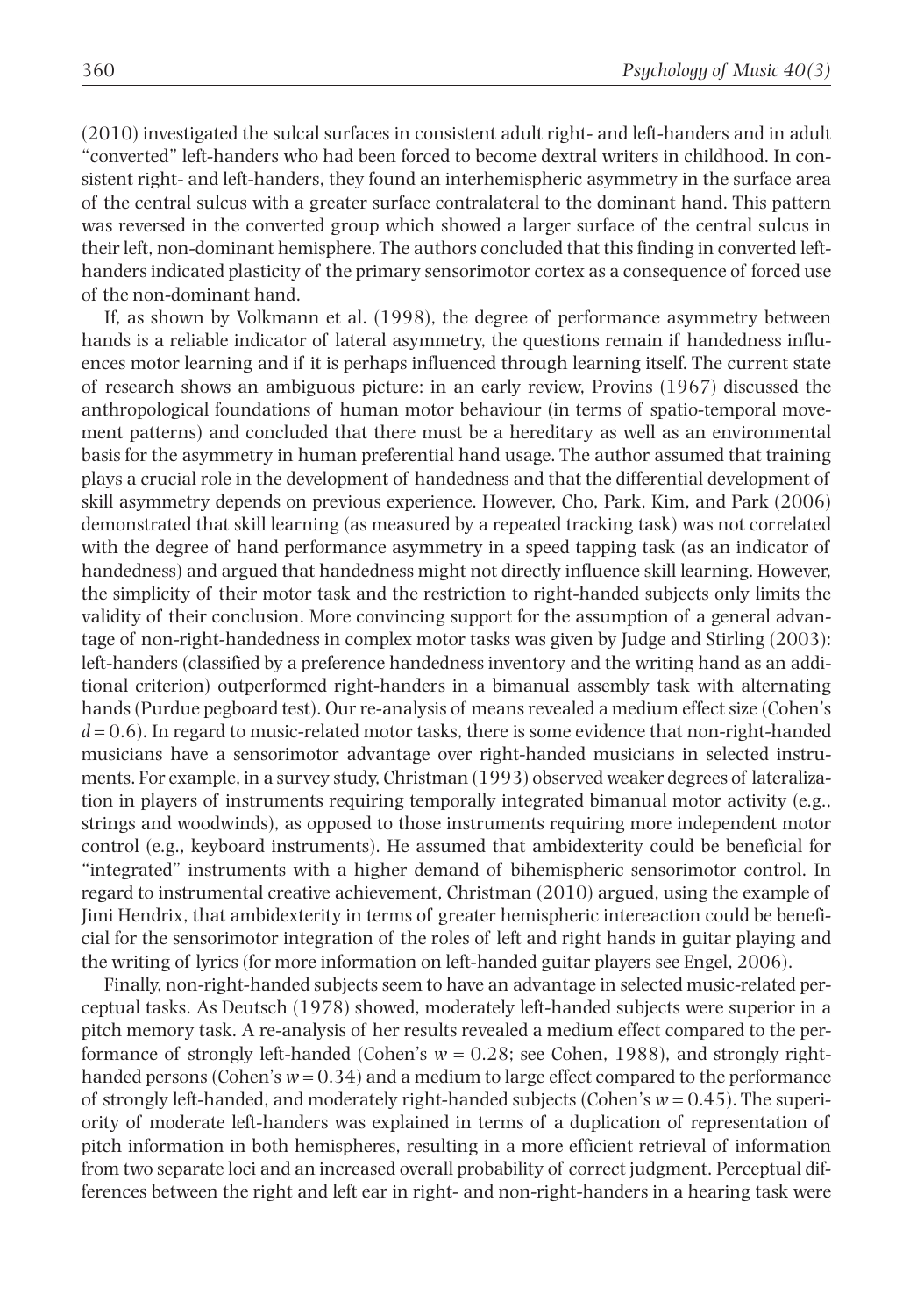also observed by Dane and Gümüstekin (2006). When subjects had to indicate the fade away of a test tone, right-handers showed a longer hearing duration for the right ear (large effect, Cohen's  $d = 0.9$  and non-right-handers for the left ear (small effect, Cohen's  $d = 0.2$ ). These results are in line with the assumption of handedness-specific advantages in auditory processing by Deutsch (1978).

In contrast to the aforementioned studies, some musical practitioners claimed that lefthanded instrumentalists playing in a standard position might experience disadvantages, such as reduced musical expressivity, well-being and motor control (e.g., Mengler, 2004). Jäncke et al. (2006) reported on a left-handed professional pianist, who initially learned to play on a regular piano but, at a point in his professional career, switched to a reversed keyboard. Twothirds of the time he played on reversed pianos, both for professional recordings and international performances. Laeng and Park (1999) compared the correctness of notes in piano playing of left-handed and right-handed amateurs, whose average keyboard training was two years, and novices. Subjects played simple scores (with a fast-moving melody in the right hand and a slow-moving accompaniment in the left hand) on a normal keyboard and inverted scores (with the fast-moving melody in the left hand) on a reversed keyboard. While both right-handed groups and the left-handed amateurs performed better on the normal keyboard (with the normal score), the left-handed novices performed better on the reversed keyboard (with the inverted score). The authors concluded that right-handed keyboards may well be an inept tool for the hands of left-handers.

On a more anecdotal level, early attempts to construct pianos with inverted keyboards were made already in the 19th century. For example, the Russian pianist and composer Joseph Wieniawski tried to stimulate the construction of inverted keyboards for left-handed pianists. In the 20th century, the left-handed German-Hungarian pianist Geza Loso felt constrained in his musical expressivity playing on a standard keyboard and decided to continue his career on a grand piano with an inverted keyboard. As he stated, "Geza Loso hopes that left-handed piano students may one day express their music abilities with the hands they are born with." (Loso, 2004) However, Loso's engagement for left-handed pianists has also been determined by commercial interest: as the owner of a publishing company for left-handed piano scores, he holds a patent on left-handed pianos. (For more details on the historical background of inverted instruments see also Kopiez & Galley, 2010.)

To summarize, from a scientific perspective, although there seems to be a slight advantage, it is not quite clear whether non-right-handedness is generally advantageous or disadvantageous for sensorimotor expert performance on a bimanually played instrument. However, from the perspective of musical practitioners, the question has yet to be answered whether there is potentially a general disadvantage for non-right-handed expert musicians playing in the standard position.

## **Rationale of the study and hypotheses**

The aim of our study was to answer the question of whether playing in the standard position is disadvantageous for non-right-handed instrumentalists. The critical point is the operationalization of the dependent variable, "disadvantage". Thus, we employed two complementary approaches in our study: (1) On a subjective level we asked right- and non-right-handed string and piano players to rate their contentment with their expressive and technical skills, and to list the frequency of bodily discomfort (Experiment 1); (2) on an objective level we measured the performance skills of the dominant and non-dominant hands in right- and left-handed pianists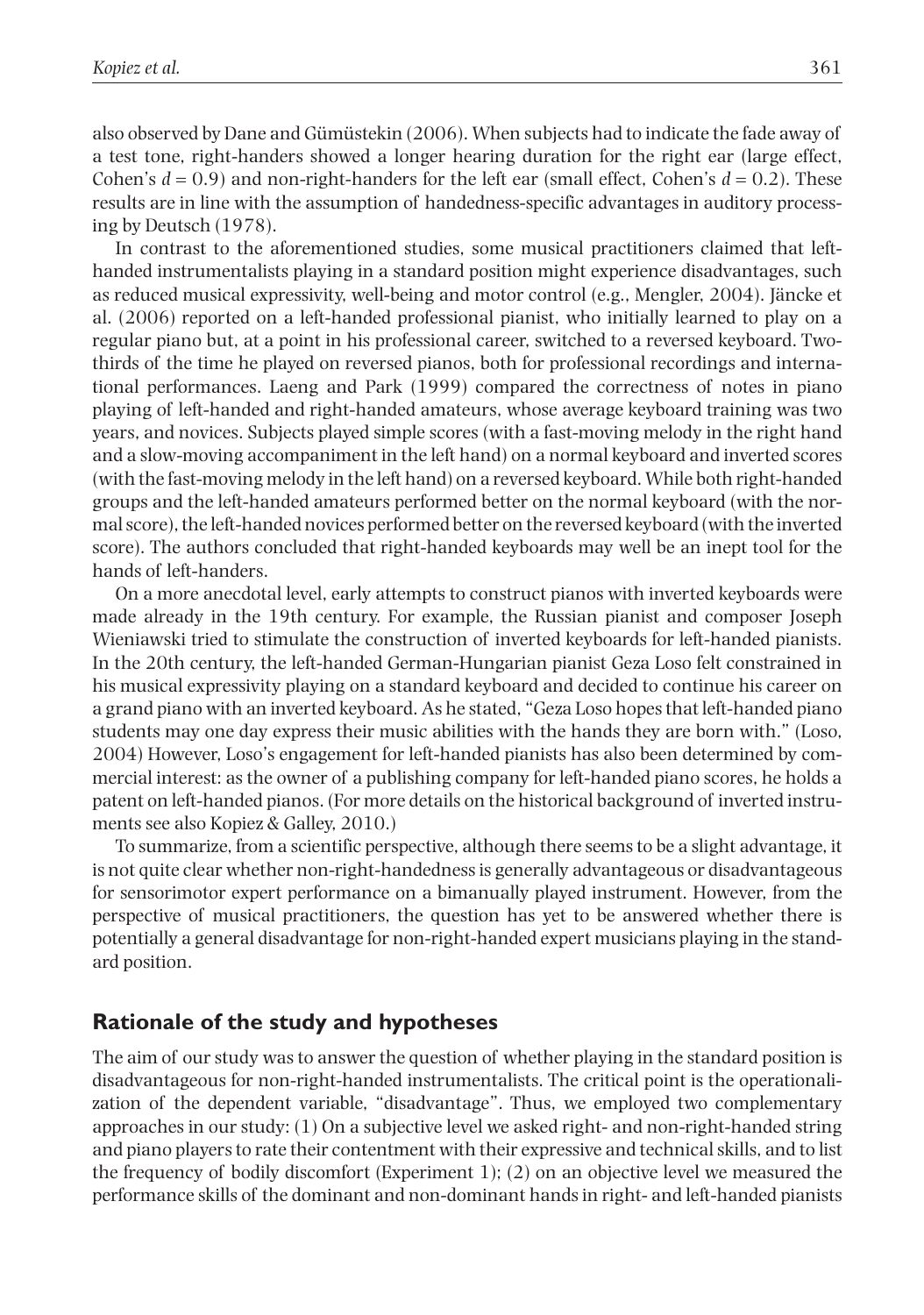in a standardized music-related performance task (scale playing with separate hands, see Experiment 2). In Experiment 1 we tested the hypothesis that a negative influence of non-righthandedness on the instrumental performance in standard playing position would be reflected in more frequent negative statements of dNRH musicians on the items (dependent variables) of general hand problems, bodily discomfort, problems with the playing position, expressive skills, and general sensorimotor skills.

Scale playing is a fundamental aspect of piano technique in classical music as well as in jazz, rock and pop music. The difficulty of temporal evenness in scale playing is a central aspect in the training of pianistic fluency in both hands and a well-established measurement of pianistic expertise (Jabusch, Alpers, Kopiez, Vauth, & Altenmüller, 2009). Therefore, in Experiment 2 we tested the sensorimotor performance of separate hands in the subgroup of right- and lefthanded expert pianists. Against the background of existing studies on the relationship between handedness and hand performance in musicians (e.g., Jäncke et al., 1997), we would argue in favour of the observations of musical practitioners (e.g., Loso, 2004; Mengler, 2004, 2010) and predict a superior performance of the left over the right hand in left-handed and the right over the left hand in right-handed musicians (directional hypothesis). Our decision to include pianists only in Experiment 2 was motivated mainly by technical reasons. MIDI-based scale analysis provides a precise, reliable and valid measure of motor performance in pianists in a relevant and standardized motor task. As far as we know, there is currently no method available for the objective assessment of motor performance of individual hands in non-keyboard instrumentalists with a resolution, reliability and validity comparable with those of the MIDI-based piano performance measurement.

# **Experiment 1**

### *Method*

*Participants.* A total of 47 professional music performers (students and teachers at the Hanover University of Music, Drama and Media, Germany, mean age = 22.6 years, *SD* = 3.6 years, minimum  $= 17$  years, maximum  $= 40$  years) participated in the experiment (for details see Table 1). We conducted retrospective interviews (see Jabusch et al., 2009; Lehmann & Ericsson, 1996) to assess accumulated lifetime practice. Participants reported their practice quantity for each year of their musical careers. Values were summed up for the total duration of their piano training. Both handedness groups did not differ in age  $(t(45) = 0.23, p = 0.82)$ , age at commencement of instrumental training  $(t(45) = -0.5, p = 0.59)$  or total accumulated practice time  $(t(45) = 1.2,$  $p = 0.23$ .

|  |  |  |  |  |  | Table 1. Description of sample of participants in Experiment 1 |  |  |  |
|--|--|--|--|--|--|----------------------------------------------------------------|--|--|--|
|--|--|--|--|--|--|----------------------------------------------------------------|--|--|--|

|             | n        | <b>Sex</b> |      | Age                    | Age at beginning<br>of musical training | Total accumulated<br>practice time (hrs) |
|-------------|----------|------------|------|------------------------|-----------------------------------------|------------------------------------------|
|             |          | Female     | Male |                        |                                         |                                          |
| dRH<br>dNRH | 21<br>26 | 14         |      | 22.5(2.7)<br>22.7(4.2) | 6.95(3.3)<br>6.54(2.0)                  | 10120.5(5981.5)<br>12455.5 (7010.8)      |

*Note.*  $dNRH =$  designated non-right-handers,  $dRH =$  designated right-handers. Numbers in brackets indicate standard deviations.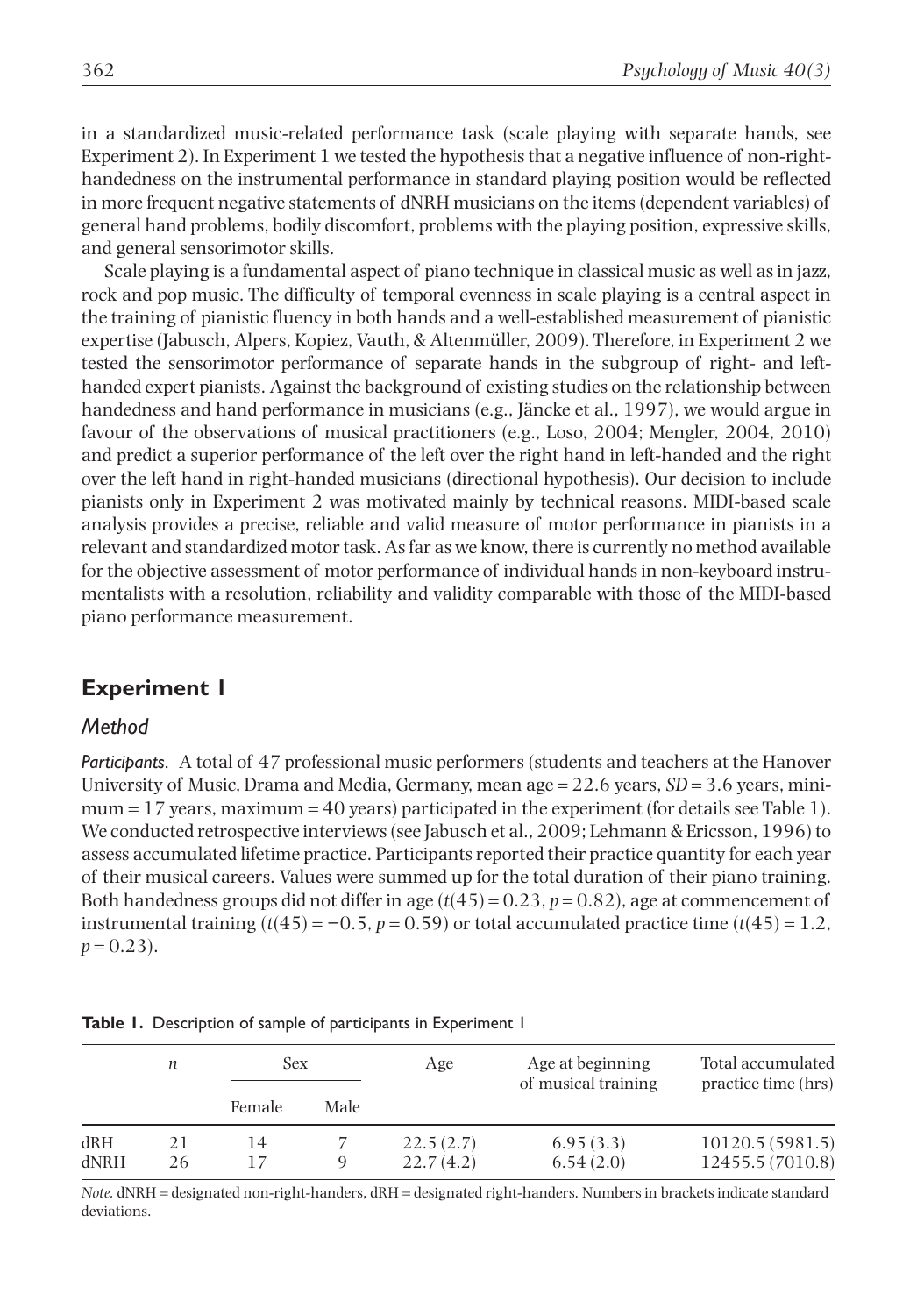*Classification of handedness groups.* The objective classification of handedness was assessed using a methodological approach based on speed tapping (see Peters & Durding, 1978) and a statistical classification procedure which has been recently introduced to handedness research (Kopiez et al., 2010). Participants performed speed tapping on a Morse key for 30 seconds with each hand. Participants tapped twice with a recovery phase of at least 15 minutes between trials. A Morse key (model by Junker Ltd., Germany; trigger point 300g), connected to a PC, was used, and tap intervals were recorded using the Software TAPPING (Tapping, 2008). Tapping was executed with the index and middle finger in combination while the wrist, the forearm and the other fingers were held in a fixed position on the desk. To avoid a start hand effect (Schulze & Vorberg, 2002), the start hand was allocated randomly. All scores were averaged over two trials. To avoid vibrations on the Morse key (which could result in accelerated tapping speed), we instructed the participants to break contact with the key after each tap. A lateralization coefficient [LC], which indicates performance differences between left and right hand, was calculated, LC =  $100 \times (L-R)/(L+R)$ , with R being the median of inter-tap intervals for the right hand and L for the left hand. A high positive LC value indicated a dominance of the right hand, and a positive value near zero or a negative LC value was an indicator for a more balanced cerebral asymmetry or non-right-handedness (Bryden, Roy, Rohr, & Egilo, 2007). Annett's (2002) "right shift theory," with its basic discrimination between genetic right-handers (RH) and non-right-handers (NRH), served as the theoretical basis of our study. In a previous study (Kopiez et al., 2010), we were able to determine a classification threshold of  $LC = 1.25$  for a participant's allocation to the group of designated RH ( $LC > 1.25$ ) and designated NRH ( $LC <$ 1.25) by applying binary logistic regression. We use the term "designated" (d) handedness, resulting in the denomination "dRH" and "dNRH". Our methodological approach of statistical classification tries to approximate the "true" or genetic handedness as closely as possible.

*Questionnaire on bodily discomfort, instrumental skills, and somatic-emotional lability.* The assessment of bodily discomfort in instrumental performance was based on two questionnaires: first, we used a researcher-developed questionnaire for bodily discomfort (see Appendix 1) in which we assessed present and previous diseases, injuries and the subjectively-felt constraints in instrumental playing. Second, we used the 24-item inventory, recently developed by von Georgi (2006), to assess the so-called "negative bodily affectivity" (INKA-h, see Appendix 2) as a trait. Compared with other inventories for measuring somatic-emotional lability, such as the twodimensional Positive Negative Affect Schedule (PANAS; see Watson, Clark, & Tellegen, 1988), the advantages of the inventory INKA-h are as follows: first, INKA-h measures discomfort (*Beschwerden*) on a five-point rating scale; second, INKA-h is a validated, one-dimensional inventory that results in a score for somatic-emotional lability as a trait (with only a weak correlation to bodily arousal). Additionally, there are statistical norms for INKA scores from a healthy German sample  $(N = 797)$ . Finally, the problem of a skewed distribution of inventory raw scores (with a higher proportion of participants with minor discomfort) is solved by a double logarithm (ln) of (1) each item score and (2) the total INKA-h score. Thus, scores represent double logarithmic values (dln) which are characterized by normal distribution and can be analyzed with parametric statistical procedures. To control for a potential association between INKA-h scores and neuroticism traits, we conducted the NEO-Five Factors Inventory (NEO-FFI; Costa & McCrae, 1992; McCrae & John, 1992). The NEO-FFI is a multidimensional personality inventory that consists of 12 items (descriptions of behaviours), scored on five-point Likert scales, in each of five personality domains: (1) extraversion; (2) agreeableness; (3) conscientiousness; (4) neuroticism; and (5) openness to experience. The NEO-FFI has been shown to be reliable, valid, and consistent. For this study, only the dimension of neuroticism was considered.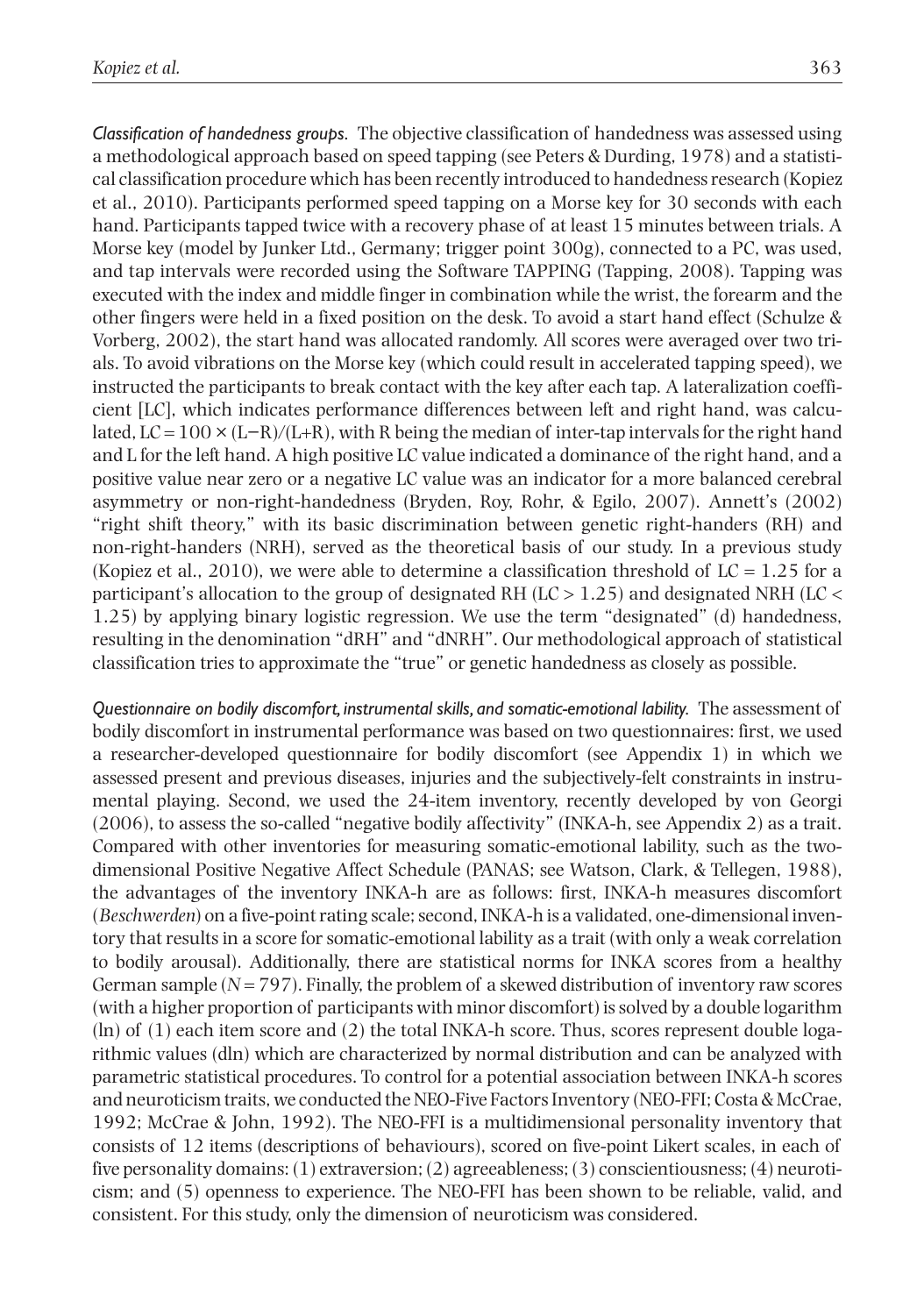|                                                                                                                                                                                                                                                                                              | Hand                                               |                          | Bodily                                         |                         | Playing position                                                                |                                                                                     |                                                    | Influence on expressive                                        |                          |                                       | Influence on general                                                                 |                        |
|----------------------------------------------------------------------------------------------------------------------------------------------------------------------------------------------------------------------------------------------------------------------------------------------|----------------------------------------------------|--------------------------|------------------------------------------------|-------------------------|---------------------------------------------------------------------------------|-------------------------------------------------------------------------------------|----------------------------------------------------|----------------------------------------------------------------|--------------------------|---------------------------------------|--------------------------------------------------------------------------------------|------------------------|
|                                                                                                                                                                                                                                                                                              | probler                                            | ms                       | discomfort                                     |                         | beneficial                                                                      |                                                                                     |                                                    | skills                                                         |                          |                                       | sensorimotor skills                                                                  |                        |
|                                                                                                                                                                                                                                                                                              | yes                                                | $\overline{\mathrm{m}}$  | yes                                            | $\overline{\mathbf{a}}$ | yes                                                                             | $\overline{a}$                                                                      | pos.                                               | neg.                                                           | $\overline{\mathbf{a}}$  | pos.                                  | neg.                                                                                 | $\overline{a}$         |
| dNRH $(n=26)$<br>All musicians<br>dRH $(n = 21$                                                                                                                                                                                                                                              | 0.47<br>$10(47.6)$<br>$15(57.7)$                   | $11(52.4)$<br>$11(42.3)$ | 0.52<br>$17(80.9)$<br>$23(88.5)$               | $4(19.1)$<br>3(11.6)    | $\begin{array}{c} 13\ (61.9) \ 8\ (38.1) \\ 21\ (80.8) \ 5\ (19.2) \end{array}$ | 2.06                                                                                | $\begin{array}{c} 3(14.3) \\ 11(42.3) \end{array}$ | $\begin{array}{c} 3 \ (14.3) \\ 2 \ (7.7) \\ 4.43 \end{array}$ | $15(71.4)$<br>$13(50.0)$ | $5(23.8) 4(19.0)$<br>11(42.3) 3(11.5) | 1.89                                                                                 | 12 (57.2)<br>12 (46.2) |
| Effect size $(w)$                                                                                                                                                                                                                                                                            | 0.10<br>$^{1}_{0.49}$                              |                          | 0.10<br>0.47                                   |                         | 0.15<br>0.21                                                                    |                                                                                     |                                                    | 0.30<br>$\frac{2}{0.11}$                                       |                          |                                       | $0.39$<br>$0.20$<br>$\mathcal{L}$                                                    |                        |
| dNRH $(n = 12)$<br>$\begin{array}{ll} \textit{Points} & \\ \textit{dRH}\ (n=11) \end{array}$                                                                                                                                                                                                 | $0.03$<br>$1.85$<br>$0.04$<br>$6(54.5)$<br>7(58.3) | $5(45.5)$<br>$5(41.7)$   | 0.01<br>10(83.4)<br>9(81.8)                    | $2(18.2)$<br>$2(16.6)$  |                                                                                 | $3(27.3) 8(72.7)$<br>10(83.4) 2(16.6)<br>7.34                                       | $\frac{3(27.3)}{5(41.7)}$                          | $\frac{2}{1} \frac{(18.2)}{(8.3)}$<br>0.79<br>$\mathcal{L}$    | $6(54.5)$<br>$6(50.0)$   | $4(36.3)$<br>5(41.7)                  | $\frac{3(27.3)}{2(16.6)}$<br>0.38                                                    | 4(36.3)<br>5(41.7)     |
| Effect size $(w)$                                                                                                                                                                                                                                                                            |                                                    |                          | ${}_{<0.02}$<br>0.92                           |                         | ${}_{<0.01}$                                                                    | 0.56                                                                                |                                                    | 0.67<br>0.19                                                   |                          |                                       | $0.83$<br>$0.13$                                                                     |                        |
| dNRH $(n = 14)$<br>$String playersdRH (n = 10)$                                                                                                                                                                                                                                              | $4(40.0)$ 6(60.0)<br>8(57.2) 6(42.8)<br>0.68       |                          | 8 (80.0) 2 (20.0)<br>13 (92.8) 1 (7.2)<br>0.88 |                         |                                                                                 | $\begin{array}{cc} 5 \ (50.0) & 5 \ (50.0) \\ 11 \ (78.5) & 3 \ (21.5) \end{array}$ | $\begin{array}{c} 0 (0.0) \\ 6 (42.8) \end{array}$ | $1(10.0)$<br>$1(7.2)$<br>$5.74$                                | $(0.09)$<br>$(200)$      |                                       | $\begin{array}{c} 1\,(10.0) & 1\,(10.0) \\ 6\,(42.8) & 1\,(7.2) \end{array}$<br>3.05 | 8(80.0)<br>7(50.0)     |
| Effect size $(w)$                                                                                                                                                                                                                                                                            | $\frac{1}{0.41}$                                   |                          | 0.35<br>0.19                                   |                         |                                                                                 | 0.14<br>0.30                                                                        |                                                    | 0.06<br>0.49                                                   |                          |                                       | $0.22$<br>$0.36$                                                                     |                        |
| Note. $* =$ all p values two-tailed; ** = effect sizes in this section have been calculated based on the equation $w = \sqrt{x^2}$ . Small effect size = 0.1, medium effect size = 0.3, have effect size = 0.3,<br>large effect size = 0.5. For the theory of effect sizes see Cohen (1988). |                                                    |                          |                                                |                         |                                                                                 |                                                                                     |                                                    |                                                                |                          |                                       |                                                                                      |                        |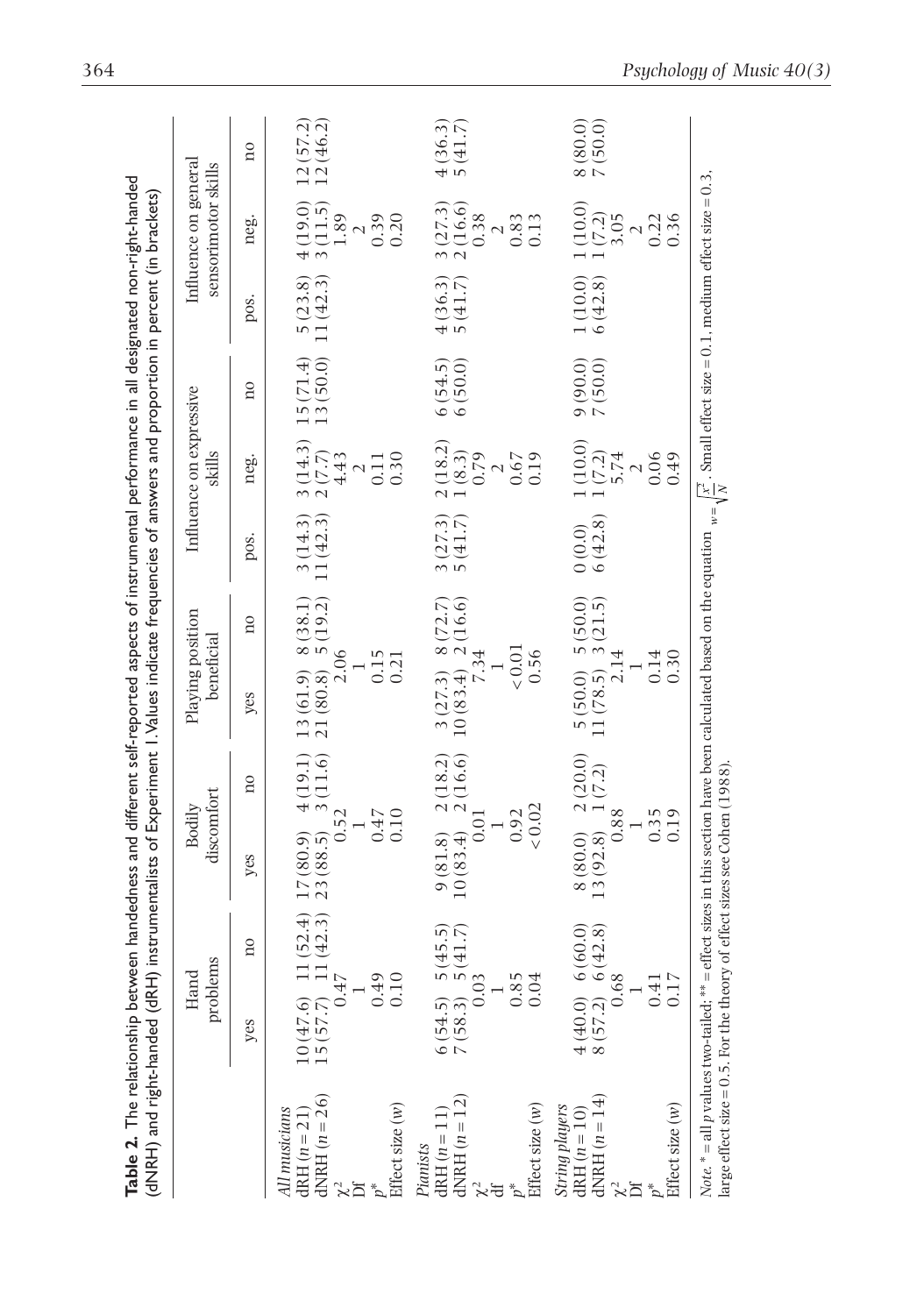*Procedure.* Retrospective interviews and tapping tests were conducted in a controlled lab. situation. The entire lab. procedure lasted about 60 minutes. After the classification of handedness, participants received questionnaires on discomfort and sensorimotor problems by mail. The filling in of the questionnaire took about 30 minutes. Subjects were blinded to the aim of the study, and no reimbursement was paid. All participants gave written informed consent. Institutional ethic committee approval was not required.

# *Results*

The main results can be summarized as follows: a negative relationship between non-righthandedness and the rating of instrumental performance could not be observed either for all 47 participants or for the subgroups of pianists and string players (see Table 2). Although 80.8% of the dNRH musicians rated their playing position as beneficial, compared with 61.9% in dRH, this relationship between handedness and playing position remains non-significant  $(\chi^2(1) = 2.06, p = 0.15)$ . The only significant result was observed for the subsample of pianists: 72.7% of the dRH pianists evaluated their playing position as non-beneficial compared with only 16.6% of the dNRH pianists ( $\chi^2(1) = 7.34$ ,  $p < 0.01$ ,  $w = 0.56$ ). A similar, non-significant relationship could be observed for the influence of handedness on expressive skills for the whole sample: dNRH musicians indicated a positive influence in 42.3% of all cases, and no influence in 50.0%, while dRH reported a positive influence in 14.3% of all cases and no influence in 71.4% ( $\chi^2(2) = 4.43$ ,  $p = 0.11$ ). For the subsample of string players, a significant association between non-right-handedness and positive expressive skills was found  $(\gamma^2(1) = 5.74, p < 0.01,$  $w = 0.49$ ). No other statistical significance for a negative relationship between non-right-handedness and items related to discomfort or performance skills was found. In the subgroup of string players, an inverse relationship between non-right-handedness and positively rated expressive skills could be observed, which nearly reached statistical significance (despite a large effect size of  $w = 0.49$ : 42.8% of dNRH string players rated this influence as positive and 50% reported no influence  $(\chi^2(2) = 5.74, p = 0.06)$  whereas none of the dRH string players reported a positive influence and 90% reported no influence.

*Removal of participants with medical symptoms from the analysis.* In the next step of data analysis, all participants with previous medical symptoms (e.g., tenosynovitis, back pain, scoliosis, or herniated disk) were removed from the data set, so as not to confound subjectively experienced bodily discomfort with medical symptoms of the musculoskeletal system. This decision affected six participants (two dNRH, four dRH). As Table 3 shows, no general statistical significance was reached in the relationship between non-right-handedness, discomfort, and performancerelated skills. Due to the non-significant influence of previous medical symptoms on the relationship between handedness and the experience of discomfort at the instrument, we decided to include the aforementioned six participants in the sample for further analyses. Additionally, the non-reduced sample kept test power constant.

*Handedness groups and somatic-emotional lability.* To test for differences in the experience of general somatic-emotional lability, INKA-h scores were compared between handedness groups. As shown in Figure 1, there were no significant differences in mean somatic-emotional lability scores between dNRH and dRH  $(M \text{ dNRH} = 2.34, SD = 0.43, M \text{ dRH} = 2.47, SD = 0.36;$  $t(45) = -1.13$ ,  $p = 0.26$  [two-tailed]). However, compared with a reference sample of healthy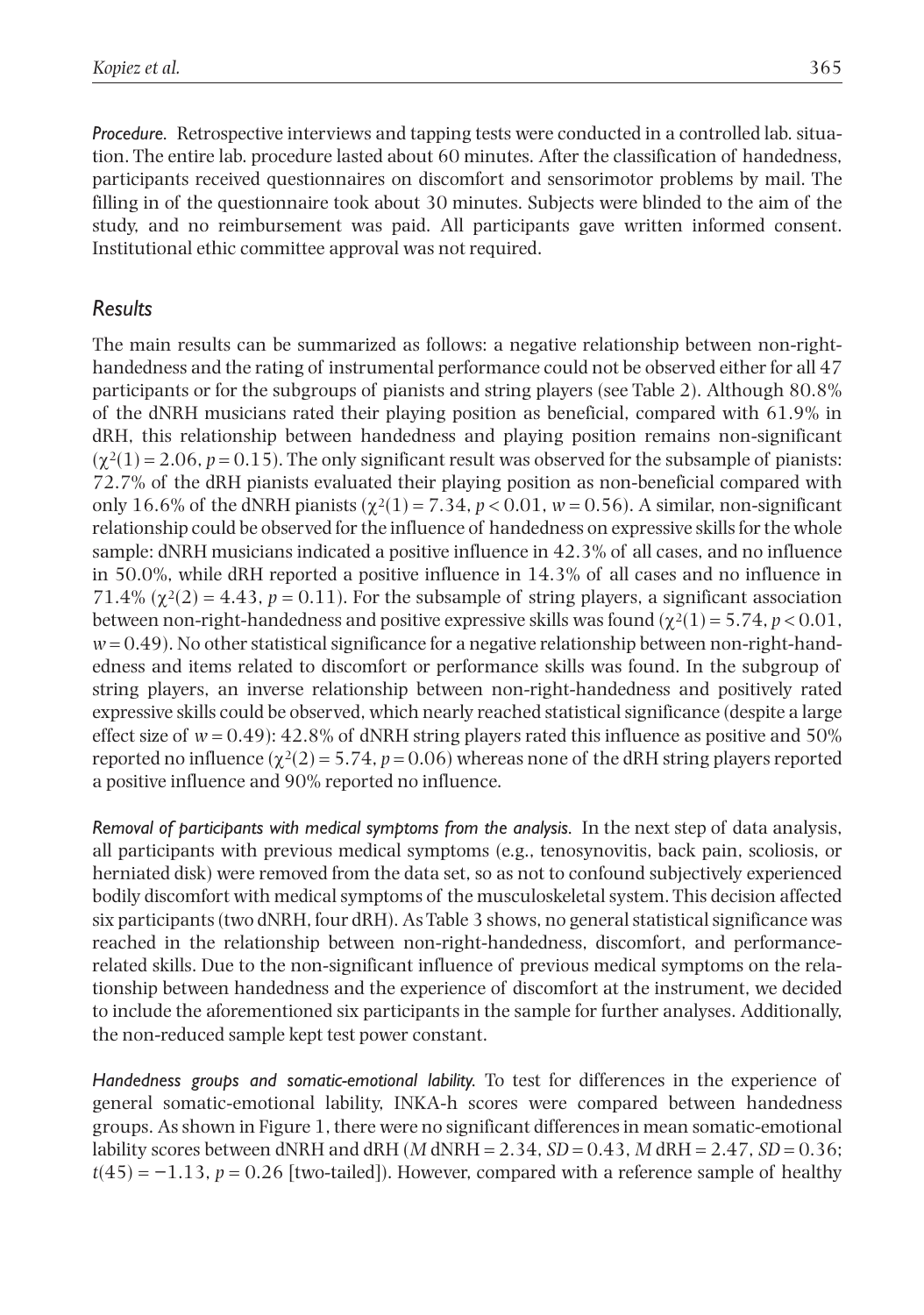| (dNRH) and right-handed (dRH) instrumentalists in Experiment I. Compared with Table 2, participants with previous disorders of the musculoskeletal<br>Table 3. The relationship between handedness and different, self-reported aspects of instrumental performance for all designated non-right-handed<br>system have been removed from data set. Values indicate frequencies of answers and proportion in percent (in brackets) |          |                |                                                                                                        |                |                                |    |      |                                   |                         |                     |                                             |                |
|-----------------------------------------------------------------------------------------------------------------------------------------------------------------------------------------------------------------------------------------------------------------------------------------------------------------------------------------------------------------------------------------------------------------------------------|----------|----------------|--------------------------------------------------------------------------------------------------------|----------------|--------------------------------|----|------|-----------------------------------|-------------------------|---------------------|---------------------------------------------|----------------|
|                                                                                                                                                                                                                                                                                                                                                                                                                                   |          | Hand problems  | Bodily discomfort                                                                                      |                | Playing position<br>beneficial |    |      | Influence on expressive<br>skills |                         |                     | Influence on general<br>sensorimotor skills |                |
|                                                                                                                                                                                                                                                                                                                                                                                                                                   | Yes      | $\overline{a}$ | yes                                                                                                    | $\overline{a}$ | yes                            | no | pos. | neg.                              | $\overline{\mathrm{d}}$ | pos.                | neg.                                        | $\overline{a}$ |
| All musicians                                                                                                                                                                                                                                                                                                                                                                                                                     |          |                |                                                                                                        |                |                                |    |      |                                   |                         |                     |                                             |                |
| $dRH(n=17)$                                                                                                                                                                                                                                                                                                                                                                                                                       | 8 (47.0) |                | $9(53.0)$ 14(82.3) $3(17.7)$ 11(64.7) $6(35.3)$ 3(17.7) $2(11.8)$ 12(70.5) $5(29.3)$ 3(17.7) $9(53.0)$ |                |                                |    |      |                                   |                         |                     |                                             |                |
| $\frac{dNRIR}{dN(4L(7) - 24)}$ 14 (58.3) 10 (41.7) 21 (87.5) 3 (12.5) 20 (83.3) 4 (16.7) 10 (41.7) 2 (8.3)                                                                                                                                                                                                                                                                                                                        |          |                |                                                                                                        |                |                                |    |      |                                   | 12(50.0)                | $10(41.7)$ 3 (12.5) |                                             | 11(45.8)       |
|                                                                                                                                                                                                                                                                                                                                                                                                                                   |          | 0.50           | 0.21                                                                                                   |                | 1.87                           |    |      | 2.65                              |                         |                     | 0.69                                        |                |
|                                                                                                                                                                                                                                                                                                                                                                                                                                   |          |                |                                                                                                        |                |                                |    |      |                                   |                         |                     |                                             |                |
|                                                                                                                                                                                                                                                                                                                                                                                                                                   |          | 0.48           | 0.65                                                                                                   |                | 0.17                           |    |      | 0.27                              |                         |                     | 0.71                                        |                |
| Effect size (w)                                                                                                                                                                                                                                                                                                                                                                                                                   |          | 0.11           | 0.07                                                                                                   |                | 0.21                           |    |      | 0.25                              |                         |                     | 0.13                                        |                |
| Note. $* = all p$ values two-tailed.                                                                                                                                                                                                                                                                                                                                                                                              |          |                |                                                                                                        |                |                                |    |      |                                   |                         |                     |                                             |                |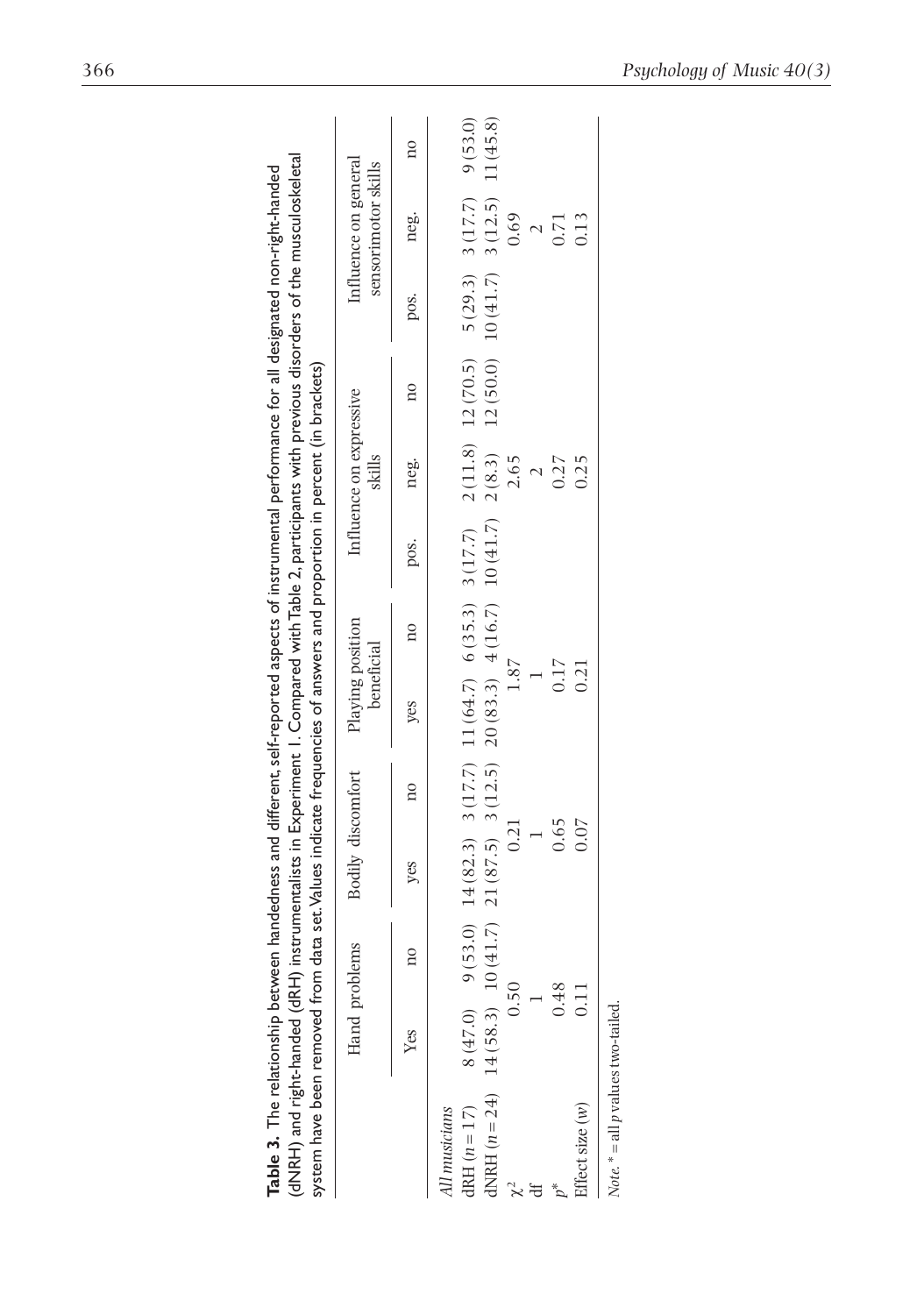

**Figure 1.** Ratings (error bars) of general discomfort (Inventory for Negative Bodily Affectivity, INKA-h) by two groups of handedness (designated right- and non-right-handers). Dashed line indicates average score for somatic-emotional lability of a healthy reference sample ( $N = 797$ ).

subjects ( $N = 797$ ), both handedness groups showed a significantly higher INKA-h score (dNRH:  $t(25) = 7.03$ ,  $p < 0.001$  [two-tailed], effect size  $d = 1.32$ , dRH:  $t(20) = 9.22$ ,  $p = < 0.001$ [two-tailed],  $d = 1.94$ ).

## *Discussion*

When looking at the whole sample together, in Experiment 1 none of the results were consistent with our hypothesis of a negative relationship between non-right-handedness and the performance in normal playing position regarding sensorimotor skills as well as the subjectively feeling of well-being at the instrument. If (statistically non-significant) associations between handedness and discomfort were to be discussed at all, tendencies would be observed in the opposite direction: dNRH musicians rated their playing position as more beneficial and less negative than did dRH musicians. The control for previous disorders (with medical symptoms) of the musculoskeletal system did not change this observation. In the subsample of pianists (Table 2), this positive association between dNRH and beneficial playing position becomes highly significant. The same positive relationship exists for the subsample of string players: the non-right-handed instrumentalist experienced a positive association with their expressive skills.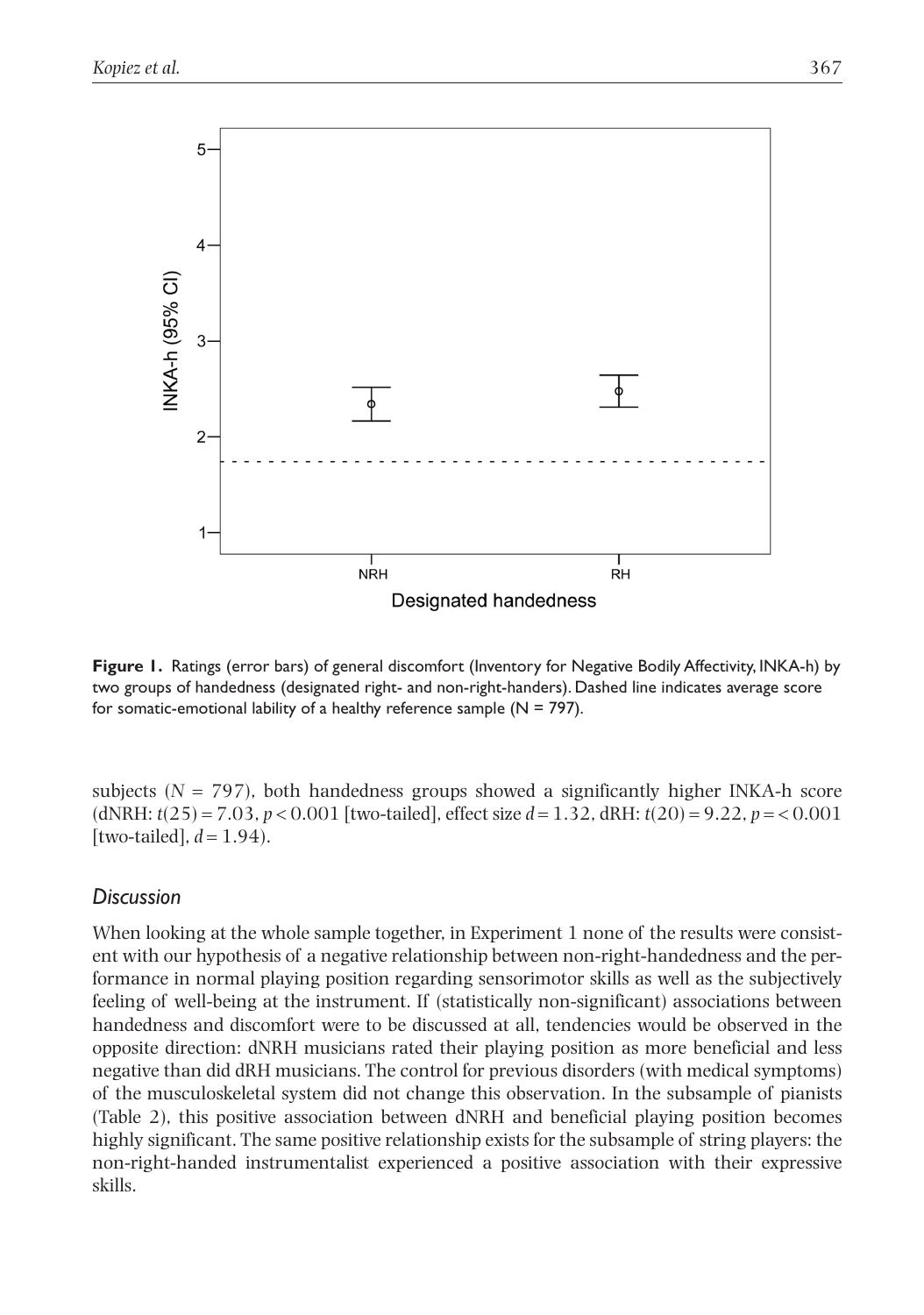Does this mean that we can rule out a disadvantage of non-right-handedness on instrumental performance on a subjective level of evaluation? Against the background of current effect sizes, the answer is likely to be "yes". However, we have to bear in mind that all statistical relationships between handedness and subjectively perceived instrumental performance in Table 2 and Table 3 did not exceed an effect size of  $w = 0.49$ , with most effects being located between 0.10 and 0.30, corresponding to small and medium effects (Cohen, 1988; Rosnow & Rosenthal, 2009). For example, the question of hand problems in dNRH only achieved an effect of  $w = 0.10$ . Nearly the same indicators of magnitude of effects can be observed for the question of felt bodily discomfort in dNRH: Although 23 out of 47 musicians reported a subjectively-felt bodily discomfort in their actual playing position, this did not reach statistical significance and only indicates a small overall tendency.

Finally, handedness groups did not differ for general (habitual) somatic-emotional lability as measured by INKA-h. In fact, instrumentalists were characterized by a higher score of somaticemotional lability, compared to the normal healthy population. Somatic-emotional lability seems to be related to other personality traits such as general emotional lability (e.g., neuroticism). For example, the correlation between INKA scores and N (neuroticism) scores of the NEO-FFI inventory (Costa & McCrae, 1992) in the general population is  $r = 0.44$  (for more details see von Georgi, 2006, p. 285). In our sample of musicians, we could also observe a correlation between INKA-h and N scores from the NEO-FFI  $(r(47) = 0.35, p < 0.01$  [one-tailed]). This finding is in keeping with previous observations by Kemp (1996) who concludes that "full-time music students display the highest levels of anxiety" (p. 93). Based on the close relationship between the INKA-h scores and tendencies toward neuroticism as well as Kemp's (1996) statement that "Cattell's anxiety is more or less equivalent to Eysenck's neuroticism" (p. 90), we might reason that instrumentalists in both handedness groups behaved "as usual" in their tendency towards an increased somatic-emotional lability. However, it remains questionable whether the result of non-significant differences between right- and non-right-handed professional instrumentalists is limited to this subjective approach (on the level of experienced discomfort and felt constraints), or if it may also be verified by an objective approach (for example, by the measurement of sensorimotor performance skills). This question will be addressed in Experiment 2.

## **Experiment 2**

### *Method*

|  | Participants. A total of 19 professional pianists (students at the Hanover University of Music, |  |  |  |  |
|--|-------------------------------------------------------------------------------------------------|--|--|--|--|
|  | Drama and Media, Germany, mean age = $23.1$ years, $SD = 2.4$ years, minimum = $20$ years,      |  |  |  |  |

|          | n  | Sex    |        | Age                    | Age at beginning<br>of musical training | Total accumulated<br>practice time (hrs) |
|----------|----|--------|--------|------------------------|-----------------------------------------|------------------------------------------|
|          |    | Female | Male   |                        |                                         |                                          |
| RH<br>LH | 10 |        | 4<br>h | 23.3(2.5)<br>22.8(2.6) | 5.6(2.3)<br>7.4(2.3)                    | 18036.1 (8579.8)<br>15489.1 (14382.5)    |

**Table 4.** Description of sample of participants in Experiment 2

*Note.* RH = right handers (preference handedness according to the Edinburgh handedness inventory [LQ > 33]), LH = left handers (preference handedness according to the Edinburgh handedness inventory  $[LQ < -33]$ ). Numbers in brackets indicate standard deviations.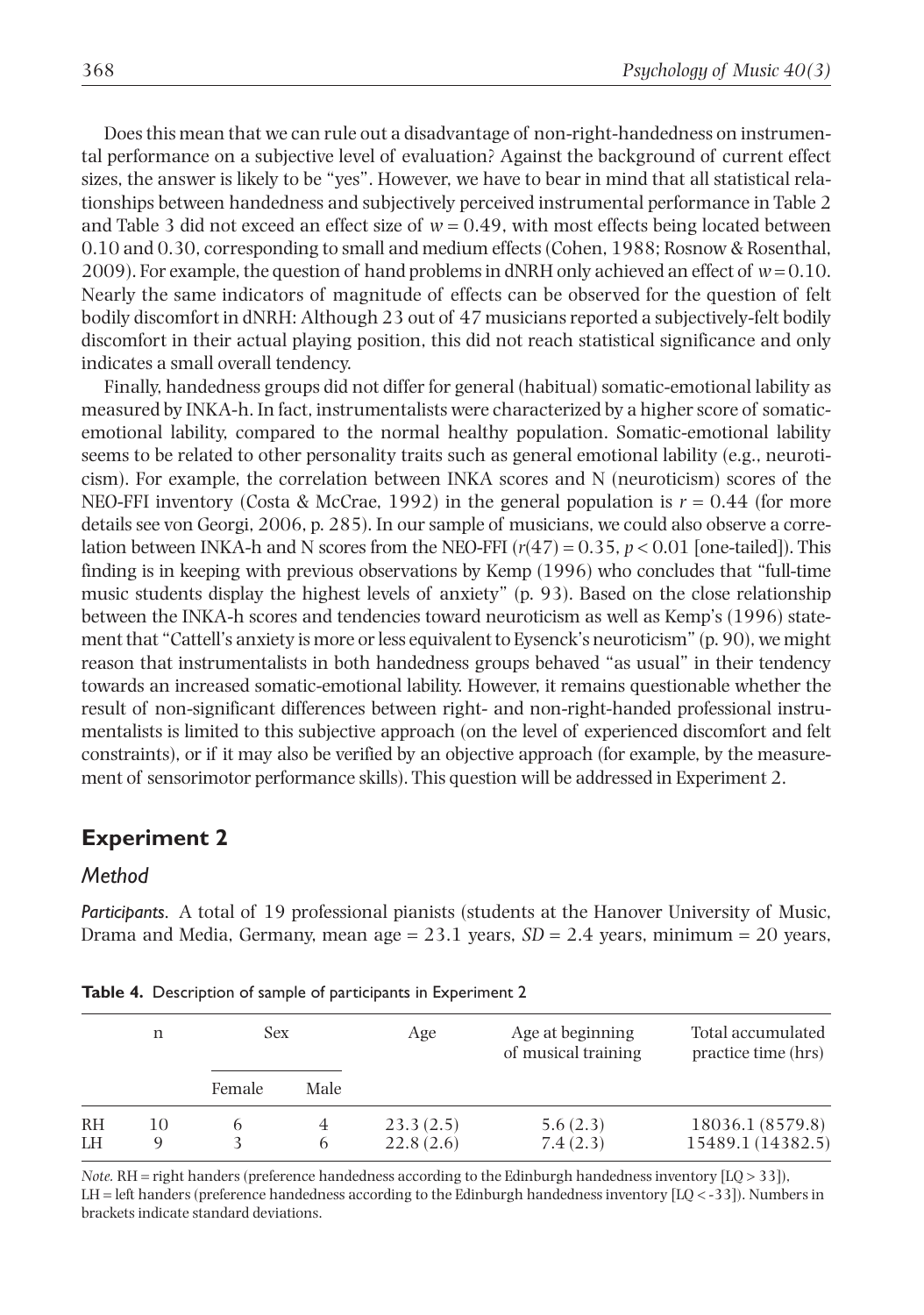$maximum = 28$  years) participated in the experiment (for details on the musical biography of participants see Table 4). No participant from Experiment 1 took part in Experiment 2. We con-

ducted retrospective interviews (see Jabusch et al., 2009; Lehmann & Ericsson, 1996) to assess participants' accumulated lifetime practice. Participants reported their practice quantity for time periods of similar practice durations. Values were summed up for the total duration of their piano training. Both handedness groups did not differ in age  $(t(17) = 0.45, p = 0.65)$ , total accumulated practice time  $(t(17) = 0.47, p = 0.64)$ , or age at commencement of instrumental training  $(t(17) = -1.78$ ,  $p = 0.09$  [all *t*-tests two-tailed]). However, the right-handed group started slightly earlier with their instrumental training (mean age  $= 5.6$  years,  $SD = 2.3$ ) compared with the left-handers (mean age  $= 7.4$  years,  $SD = 2.3$ ).

*Classification of handedness groups.* In Experiment 1 we used an objective method of handedness classification (speed tapping) combined with a subjective evaluation of well-being at the instrument. In Experiment 2 we used a subjective method of handedness classification (preference handedness as measured by the well-established Edinburgh handedness inventory; see Oldfield, 1971) combined with an objective method of instrumental performance (scale playing). Our choice of the Edinburgh handedness inventory (EHI) instead of the speed tapping method for classification of handedness was mainly motivated by the constrained experimental situation: any measurement of hand performance differences always causes muscular exhaustion, which influences the subsequent measures. This effect can only be avoided by a sufficient time (e.g., one hour) for recovery. However, due to the limited total experimental time of one hour allowed by the participants (very busy expert pianists), our main interest was in the repeated scale playing performance data and thus no time was left for sufficient recovery. The EHI asks for the preferred hand used for a number of everyday activities. The laterality quotient is computed as  $LO = 100 \times (R - L) / (R + L)$ , with the sum of activities performed by the left hand being L and the sum of activities performed by the right hand being R. This quotient indicates the selfassessed preference handedness of a participant. A positive value indicates the dominance of the right hand and vice versa. To accomplish a reliable separation of right-handers (RH) from left-handers (LH), the classification threshold for RH was set to LO > 33 and for LH to LO  $<-33$ (entire scale range:  $-100$  to  $+100$ ). Only those participants with LO values of  $> 33$  (for righthanders) and  $LQ < -33$  (for left-handers) were selected for participation in Experiment 2.

For a better understanding of the reliability of this classification method by EHI, it is helpful to consider the LQ values against the background of the LQ distribution in a large sample. Based on a large database of LQ values from the EHI  $(N = 1.636$ , age range  $= 17-40$  years), less than 6.5% show a LQ of  $-33$  or smaller and 88.6% show a LQ of +33 and higher (S. Christman, personal communication, 6 August 2010). If we compare these proportions to those of the distribution of LC values from speed tapping (same age range,  $N = 1,198$ ) from the study by Kopiez et al. (2010), the proportion of  $6.5\%$  (LQ =  $-33$  or smaller) corresponds to an LC value of −3.0 or smaller and the proportion of 88.6% (LQ 33 or higher) to an LC value of 12.9 or higher. With the cut off value of  $LC = 1.25$  for the classification of right- and non-right-handers in the population of musicians (and of  $LC = 1.89$  for the group of nonmusicians, see Kopiez et al., 2010), the choice of an LQ of  $-33/33$  as a classification threshold based on EHI data is far from the critical LC value of 1.25 and thus avoids handedness misclassification. Assessment of preference handedness according to this procedure resulted in a number of nine left-handers (LH) and 10 right-handers (RH) in the sample of Experiment 2 (for details see Table 4).

*MIDI based scale analysis.* The procedure of scale playing and analysis of temporal unevenness was performed in accordance with a well-established protocol (Jabusch, Vauth, & Altenmüller,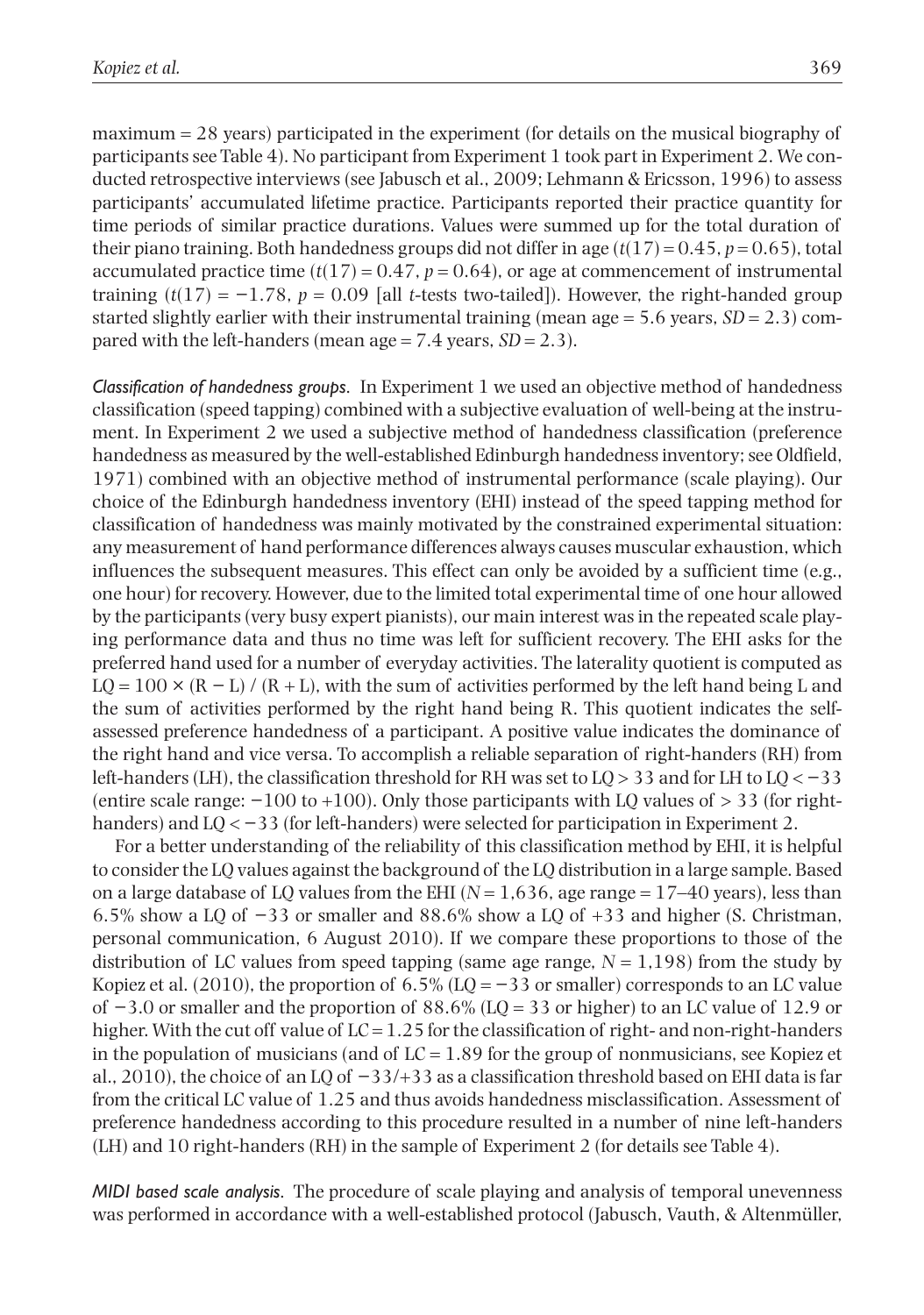2004). Scales were performed on a digital piano (KAWAI MP 9000) which was connected to a computer. For recording and generating MIDI files, commercially available music editing software was used (Musicator Win, V. 2.12; Music Interactive Technology; Bergen, Norway). Before the test, participants had the opportunity to warm up for five minutes using their own warm-up habits and to get used to the keyboard. According to a standardized test protocol (Jabusch et al., 2004), sequences of 10–15 repetitions of C major scales were played over two octaves (range: C3–C5) in both playing directions (inward and outward), with each hand separately. Participants were asked to play in legato-style (notes were played in a smooth, connected manner). Fingering was according to the regular C major fingering (1-2-3-1-2-3-4-1-2-3-1-2-3-4-5 and reverse) for all participants. Scales were played in 16th notes, and the tempo was standardized at 160 beats per minute for a quarter note, paced by a metronome. Thus, scales were played with 10.66 note onsets per second (93.75 ms per note). Interonset intervals (time between onsets of two subsequent notes) for all individual notes of the scales were analyzed using the researcherdeveloped software *Scale Analysis* (Jabusch, 2005) which was originally developed for the quantification of movement disorders in pianists (Jabusch, 2006; Jabusch et al., 2004, 2009; Jabusch & Altenmüller, 2006). Scale analysis was performed for each hand and in both directions separately. Temporal unevenness of interonset intervals in scale playing was previously reported to be a precise and reliable indicator of pianists' motor control (Jabusch et al., 2004). Medians of the standard deviations of interonset intervals (medSDIOI in milliseconds) of all performances were calculated for each hand and playing direction.

*Procedure.* Participants first completed the handedness inventory in a controlled lab. situation and were then allocated to the respective groups (RH/LH). After performance of the scale-playing task, the retrospective interviews were conducted. The entire procedure lasted about 60 minutes. Participants were blinded to the aim of the study and received no reimbursement. All participants gave written informed consent. Institutional ethic committee approval was not required.

# *Results*

*Differences between handedness groups.* The total descriptive results for all combinations of handedness groups, hands and playing directions are shown in Table 5. Due to the limited number of subjects, we decided to use non-parametric statistical procedures for data analysis. To evaluate

**Table 5.** Performance of right-handed (RH) and left-handed (LH) pianists in a standardized performance task (scale playing). Degree of evenness is indicated by the median of the standard deviation of interonset intervals (medSDIOI in milliseconds) based on repeated scale performance (10-15 repetitions, tempo: 16th notes at 160 bpm. For details regarding the analyses see text. Performance is indicated for separate hands and playing directions (inward vs. outward)

|                  |            |                  | Playing direction |
|------------------|------------|------------------|-------------------|
| Handedness Group | Hand       | Inward direction | Outward direction |
| $RH (n = 10)$    | Left hand  | 12.7             | 13.2              |
|                  | Right hand | 10.1             | 9.7               |
| LH $(n=9)$       | Left hand  | 12.7             | 15.6              |
|                  | Right hand | 11.1             | 11.7              |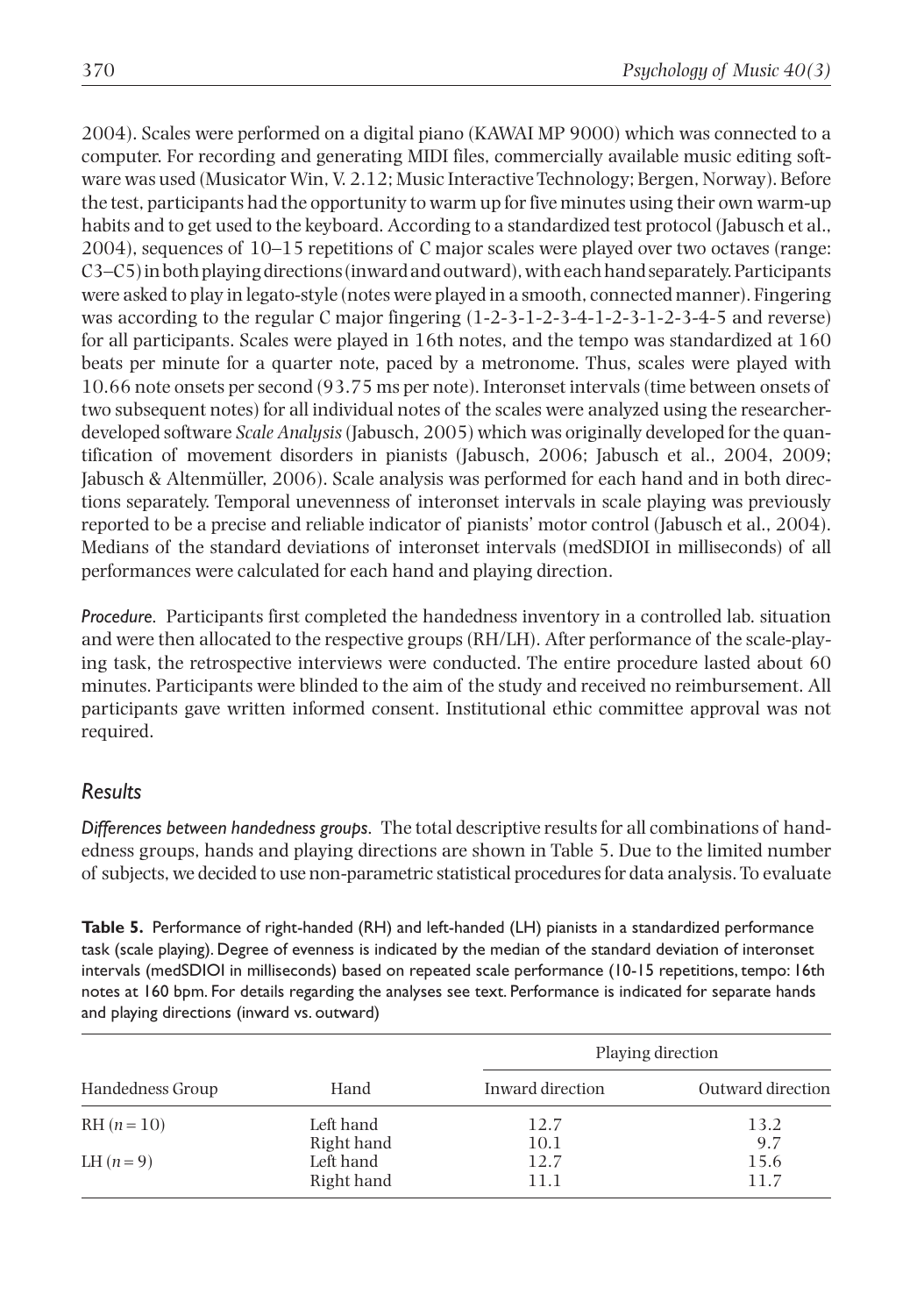

**Figure 2.** Boxplot of (statistically non-significant) differences in evenness of scale playing between handedness groups for both hands and playing directions. Higher scores indicate a higher temporal unevenness.

for differences in unevenness of scale playing between groups (medSDIOI in milliseconds), a Mann-Whitney *U* test was conducted for right-handers (RH) and left-handers (LH). The results for separate groups (Figure 2) did not show a significant difference between groups (*z* −1.38,  $p = 0.16$  [two-tailed]; average rank in RH: 8.30, average rank in LH: 11.89).

*Differences between handedness groups, playing direction and hands.* In a next step we analyzed differences between playing directions (inward vs. outward) in handedness groups. The reason for the analysis of different playing directions is the difference in hand and finger movements for each direction: scale playing in the outward (ulnar) playing direction requires so-called thumb-under movements (3-1 and 4-1 fingering), whereas scale playing in the inward (radial) playing direction requires finger cross-over manoeuvres (1-3 and 1-4 fingering). As previously described by Jabusch (2006), fundamental differences exist between the movement patterns of both playing directions, especially in the preparation phases of thumb-under movements and finger crossover manoeuvres.

In the last step of data analysis, we analyzed differences in evenness for the interaction between the variables handedness group, playing direction and hand. Box plots of results are shown in Figure 3. To test our directional hypothesis of a general superiority in evenness of the left hand in LH and the right hand in RH, statistical group comparisons were conducted. For the evaluation of differences, Wilcoxon two-related samples tests were conducted. Four statistically-significant differences between hands were found: for RH in the inward playing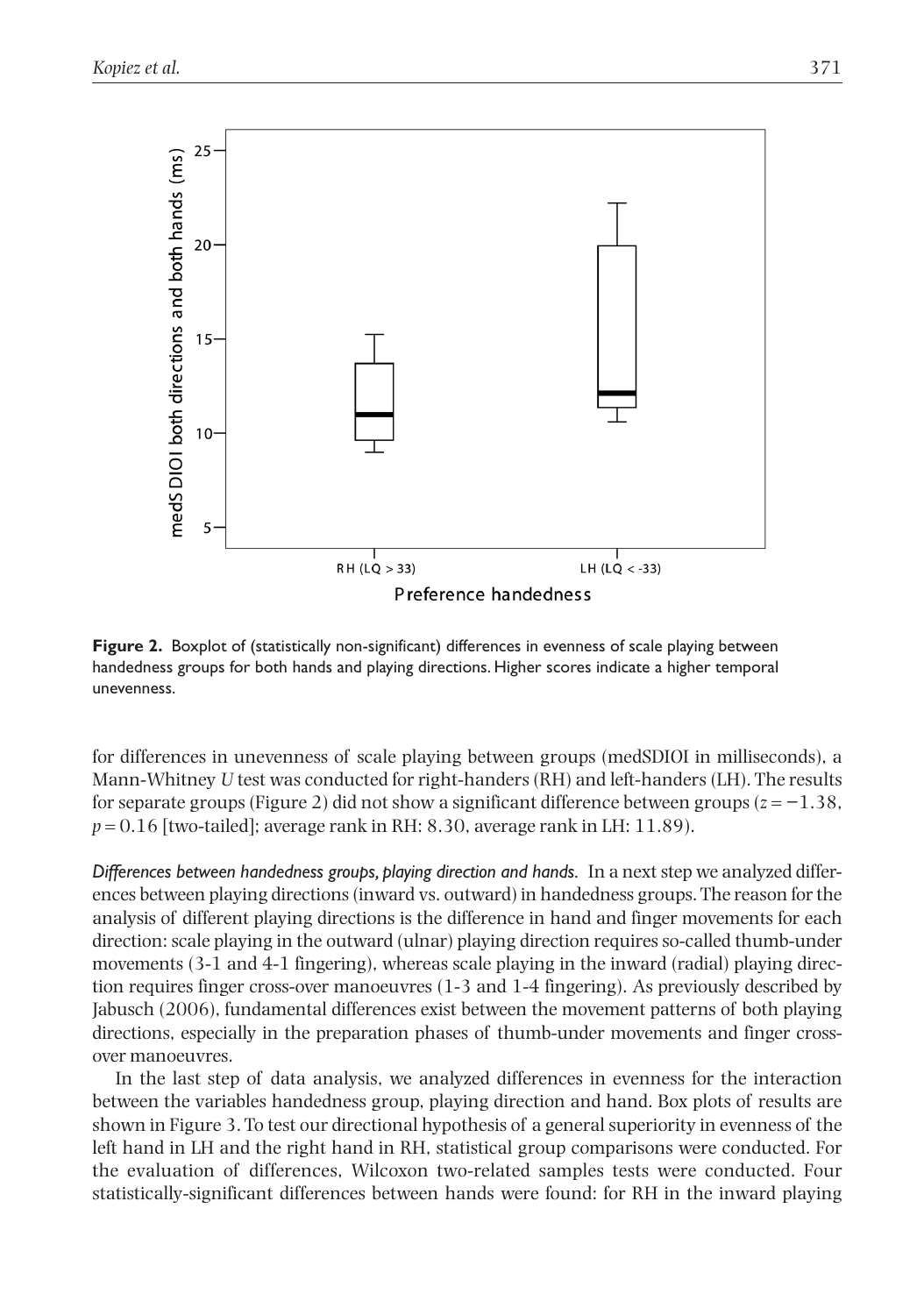

**Figure 3.** Boxplots of differences in evenness in scale playing between handedness groups, playing directions and hands in pianists. Degree of evenness is indicated by the median of the standard deviation of interonset intervals (medSDIOI in milliseconds). All differences between hands became statistically significant (Wilcoxon signed ranks test, upper left panel: *p* = 0.05, upper right panel: *p* = < 0.01, lower left panel:  $p = 0.03$ , lower right panel:  $p = 0.02$  [all tests one-tailed]).

| Table 6. Correlations between variables of musical expertise and scale performance: Results are indicated |  |  |  |  |  |
|-----------------------------------------------------------------------------------------------------------|--|--|--|--|--|
| for the total sample of participants (right-handers and left-handers)                                     |  |  |  |  |  |

| medSDIOI (ms)      | Age at beginning<br>of piano playing | Number of years<br>at the piano | Accumulated<br>practice time (hrs) | Actual practice<br>time (hrs) |
|--------------------|--------------------------------------|---------------------------------|------------------------------------|-------------------------------|
| Left hand inward   | 0.32                                 | $-0.39$                         | $-0.47*$                           | $-0.48*$                      |
| Left hand outward  | $0.53*$                              | $-0.33$                         | $-0.23$                            | $-0.19$                       |
| Right hand inward  | 0.37                                 | $-0.46$                         | $-0.46*$                           | $-0.62**$                     |
| Right hand outward | 0.28                                 | $-0.43$                         | $-0.50*$                           | $-0.59**$                     |

*Note.* Spearman's rho:  $* = p < 0.05$ ;  $** = p < 0.01$  (two-tailed).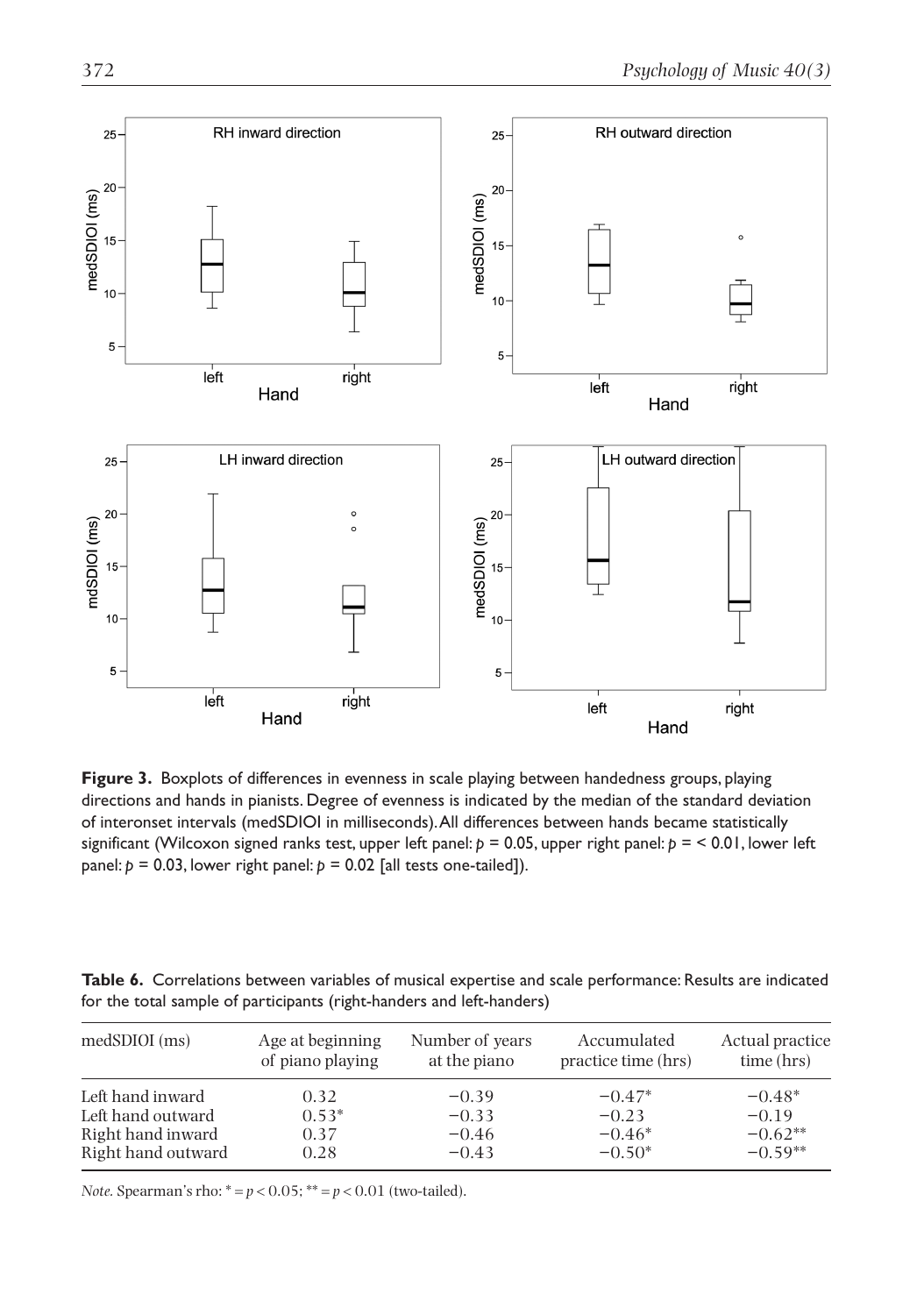| $medSDIOI$ (ms)<br>L minus R (outward) | Number of years<br>at the piano | Accumulated<br>practice time (hrs) | Actual practice<br>time (hrs) |
|----------------------------------------|---------------------------------|------------------------------------|-------------------------------|
| Right-handers                          | $-0.10$                         | 0.06                               | 0.20                          |
| $(n=10)$<br>Left-handers $(n=9)$       | 0.60                            | $0.68*$                            | 0.56                          |

**Table 7.** Correlations between indicators of expertise and asymmetry between evenness of hands in scale playing in right- and left-handers (L minus R value > 0: better right hand performance, L minus R value < 0: better left hand performance)

*Note.* Spearman's rho:  $* = p < 0.05$  (two-tailed).

direction (upper left panel;  $z = -2.39$ ,  $p = 0.05$ , effect size  $d = 0.92$ )<sup>1</sup>, for RH in the outward playing direction (upper right panel;  $z = -2.80$ ,  $p < 0.01$ ,  $d = 1.27$ ), for LH in the inward playing direction (lower left panel;  $z = -1.95$ ,  $p = 0.05$ ,  $d = 0.78$ ), and for LH in the outward playing direction (lower right panel;  $z = -2.07$ ,  $p = 0.02$ ,  $d = 0.87$  [all tests one-tailed; due to the robust non-parametric statistical procedure, repeated analyses with removed outliers from Figure 3 did not show different results]). We would like to point out that all effects are contrary to the directional hypothesis and that the right hand performance was always characterized by a better performance (higher degree of evenness).

*Relationships between indicators of instrumental expertise and scale performance.* In the last step of data analysis we looked at relationships between the degree of unevenness in scale playing and indicators of musical expertise as obtained from the musical biography questionnaire. We conducted correlational analyses between the performance data (medSDIOI) for the left and right hands in the inward and outward playing directions and the four biographical variables: (1) age at commencement of piano training; (2) number of years at the piano; (3) total accumulated practice time; and (4) actual practice time. As indicated by Table 6, significant results were found for each of the four selected indicators of expertise. Two indicators correlated significantly with the right-hand performance in outward playing direction: accumulated practice time (Spearman's rho =  $-0.50$ ,  $p < 0.05$ ,  $d = -1.15$ )<sup>2</sup> and actual practice time (Spearman's rho  $=$  −0.59, *p* < 0.01, *d* = −1.46). In other words, little accumulated practice time, and little actual practice time were associated with a high degree of unevenness in scale playing for the right hand in the outward direction. Concerning the right hand inward direction, the actual practice time correlates most with a low degree of unevennes in scale playing (Spearman's rho =  $-0.62$ ,  $p < 0.01$ ,  $d = -1.58$ ), followed by the accumulated practice time (Spearman's rho =  $-0.46$ , *p* < 0.05, *d* = −1.03) and number of years at the piano (Spearman's rho = −0.46, *p* < 0.05, *d* = −1.03). For the left hand outward playing direction, we observed a significant correlation only between the age at commencement of piano playing and degree of unevenness (Spearman's  $rho = 0.53$ ,  $p < 0.05$ ,  $d = 1.25$ ). For the left hand inward direction, significant correlations were found for the accumulated practice time (Spearman's rho =  $-0.47$ ,  $p < 0.05$ ,  $d = -1.06$ ) and the actual practice time (Spearman's rho =  $-0.48$ ,  $p < 0.05$ ,  $d = 1.09$  [all tests two-tailed]).

Is the asymmetry between hand performance and the performance advantage of the right hand observed in left- and right-handers (Figure 3) influenced by the practice quantity? To answer this question, we conducted a correlational analysis between (1) the degree of asymmetry between hand performance (medSDIOI left minus right hand, with a positive value indicating the superiority of the right hand) for both handedness groups and (2) the indicators of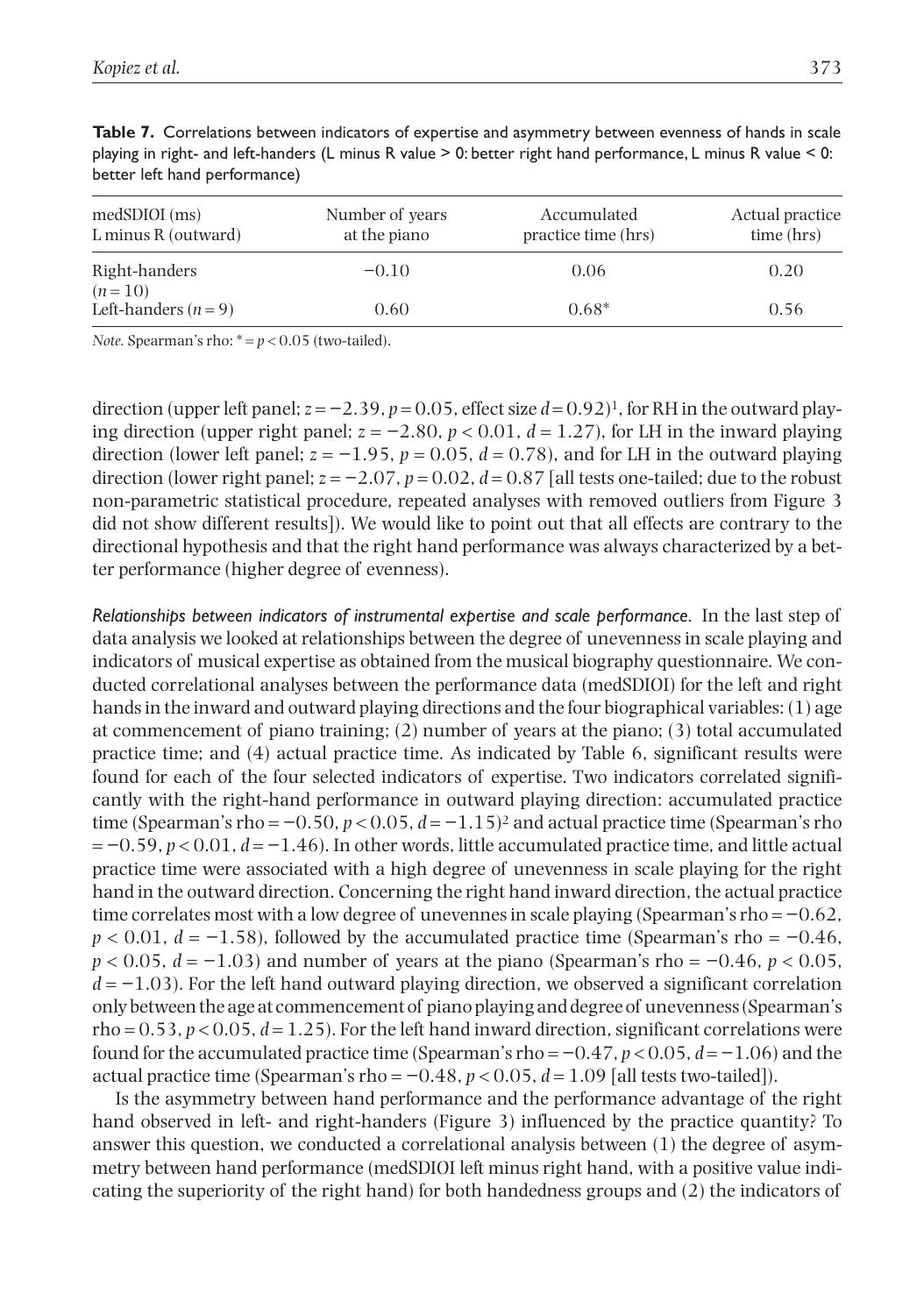instrumental expertise (number of years at the piano, accumulated practice time, and actual practice time; see Table 7). Results indicated one statistically-significant relationship in lefthanders between hand performance asymmetry (in favour of the right hand) and total accumulated practice time as an indicator of instrumental expertise (Spearman's  $rho = 0.68$ ,  $p < 0.05$ ,  $d = 1.85$ ).

## *Discussion*

The main finding of Experiment 2 was that there was no evidence for a sensorimotor disadvantage of left-handedness in expert pianists performing a standardized music-related motor task. Overall, no differences in the evenness of scale playing were found between handedness groups (see Figure 2). Rather, there was a general tendency of the right hand to play with a higher degree of evenness compared with the left hand (see Figure 3). This asymmetry in favour of the right hand was seen in right-handers and left-handers. We assume that this asymmetry bias in favour of the right hand is influenced by the long-lasting intensive practice at the piano. Support for this assumption was given by correlational analyses between indicators of musical expertise and hand asymmetry scores: the best indicator of expertise, the total accumulated practice time, was significantly correlated with the right-hand performance superiority in left-handers in the (difficult to play) outward playing direction (see Table 7). This finding is in line with



**Figure 4.** Correlation between left minus right hand performance asymmetry (scales in outward playing direction) in 19 pianists and total accumulated practice time (Spearman's rho = 0.43, *p* = 0.03 [one-tailed]). Scatterplot indicates an increased evenness of right hand performance with increasing accumulated practice time.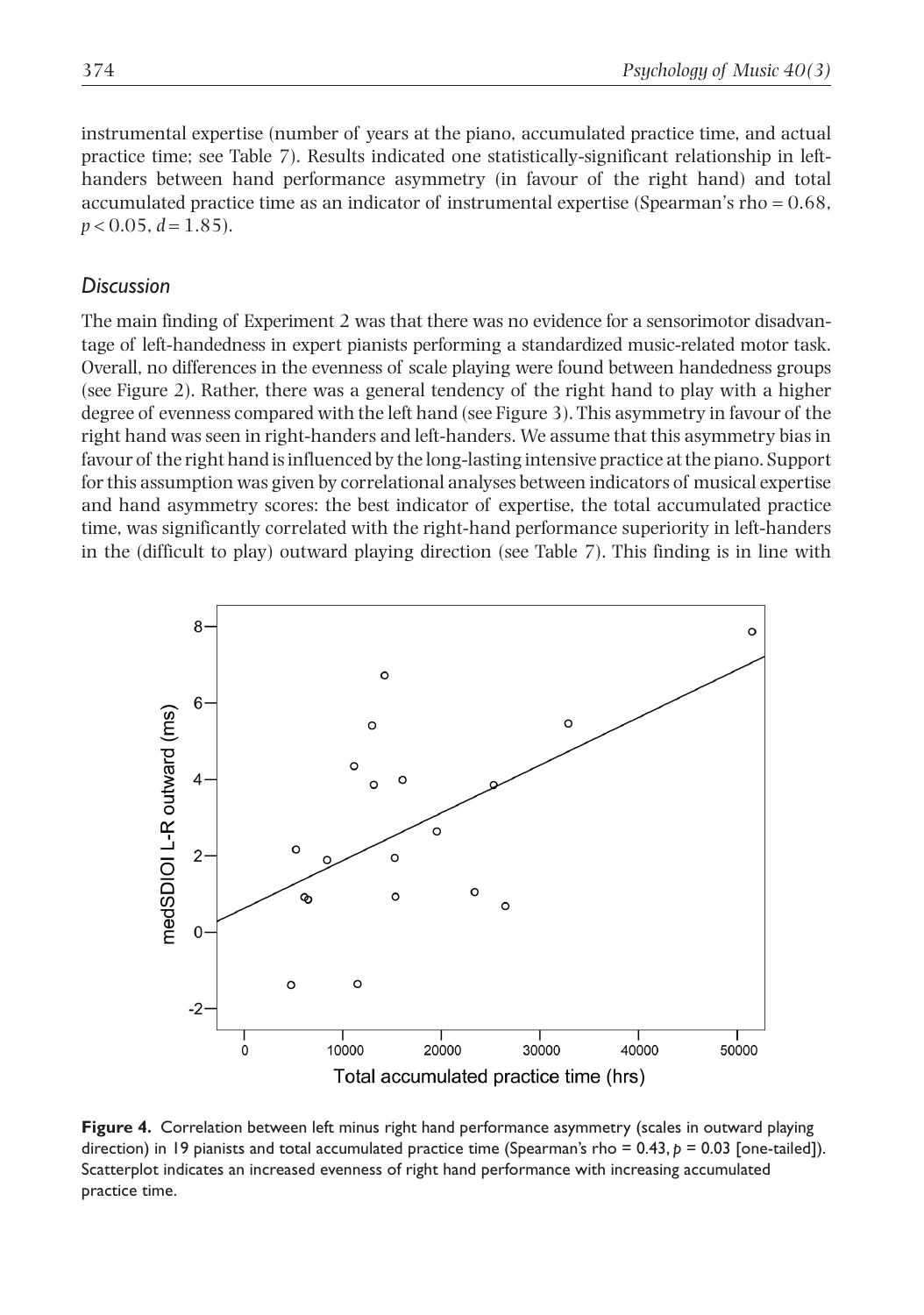previous studies on the role of accumulated practice time for the acquisition of outstanding musical skills (e.g., Ericsson, Krampe, & Tesch-Römer, 1993; Lehmann, 1997). We found no significant correlations between indicators of expertise and asymmetry in scale performance between hands for right-handers. The significant correlation between total accumulated practice time and the asymmetry in scale performance for the entire sample is shown in the scatterplot of Figure 4 (Spearman's rho =  $0.43$ ,  $p = 0.03$  [one-tailed],  $d = 0.95$ ). This correlation strongly suggests that the right-hand performance superiority observed in left-handers was a consequence of a practice-induced improvement of the right hand. However, due to the limited number of participants in each handedness group, we should bear in mind that this correlation remains sensitive to outliers. For example, the removal of the upper right participant (Figure 4) from the sample changes the statistical significance of the correlation, although it still has a medium effect size (Spearman's rho =  $0.32$ ,  $p = 0.09$ ,  $d = 0.68$ ).

But how can the superiority of the right hand be explained? A first explanation might be based on a perceptual focus effect: the melodies in the classical-romantic piano repertoire constitute predominantly the highest voice that is performed with the right hand. Furthermore, the melodies are performed more loudly and sound slightly earlier than the usually softer accompaniment (Goebl, 2001). These performance behaviours render the perceptual salience of melodies considerably higher than those of other parts of the music texture, so that the right hand receives closer attention by the practicing pianist over the years (and thus establishes a finer timing control) than the left. This explanation is supported by results from previous studies on pitch errors in piano performance which found fewer errors in the melodies (performed by the outer right-hand fingers) than in the non-melody parts (Palmer & van de Sande, 1993).

How can long-term piano practice induce a performance advantage in the right hand as compared to the left hand? Although the above perceptual explanation is worth considering, we would like to discuss another explanation for the right hand superiority: the hypothesis of an overall right-hand bias effect of the piano literature.

*Right hand bias in piano literature.* Aside from other aspects of technical difficulties in piano playing, a right hand bias in the piano literature should result in a positive difference score of right minus left hand note counts. To test this assumption, we calculated the note counts (in the printed score) from three 19th century collections of piano music: Beethoven's 32 Piano sonatas (notes in the left hand: 122,650; notes in the right hand: 133,064); Chopin's 24 Preludes Op. 28 (notes in the left hand: 9,290; notes in the right hand: 9,415); and Chopin's collection of 52 Mazurkas (notes in the left hand: 26,308; notes in the right hand: 28,087).

As Figure 5 shows, the difference scores for note counts (right minus left hand) supports our assumption of a higher number of notes to be performed by the right hand. Although this right hand bias might be considered small (Beethoven Sonatas, median: 4.84%, min.: −35.90, max.: 33.53%; Chopin Preludes, median: 10.05%, min.: −70.66, max.: 58.60; Chopin Mazurkas: median: 1.03%, min.: 27.00%, max.: 38.45%), we should bear in mind that these small differences in increased right hand training may accumulate over the years of practice and result in a significant sensorimotor training effect that compensates (and even over-compensates) for the naturally-given hand asymmetry with a left hand dominance in left-handers. As a result of this bias, left-handed pianists adapt to the demands of the piano repertoire and improve the precision of their non-dominant right hand to the same superior level (compared with the left hand) as do right-handed pianists. This assumption of a neurological adaptation effect is supported by the findings of Gaser and Schlaug (2003). The authors investigated structural changes in response to long-term motor training in right-handed pianists and found a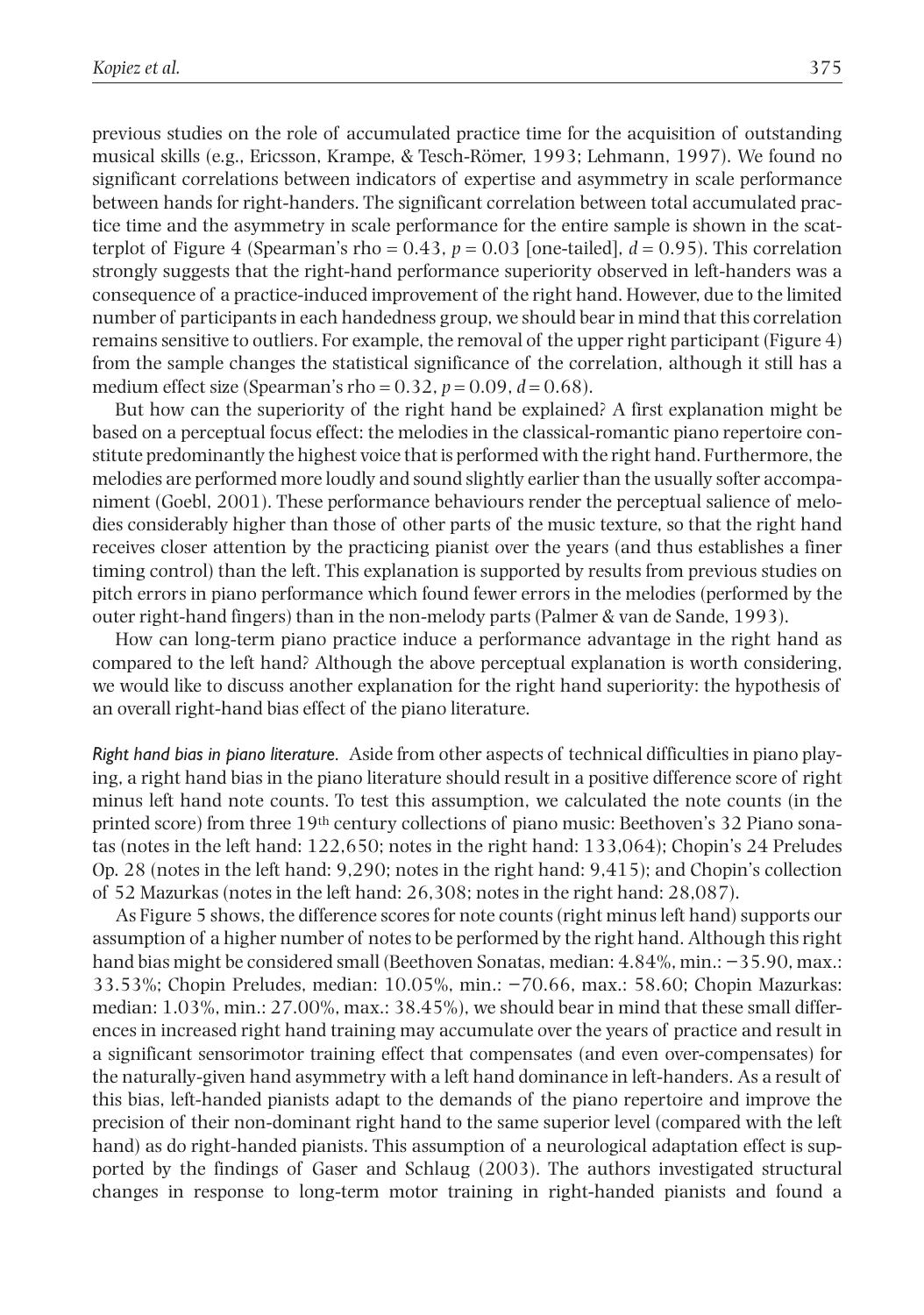

**Figure 5.** Boxplots of differences in note counts (right minus left hand) for three collections of piano music. Positive medians indicate a higher proportion of notes in the right hand.

correlation between gray matter volume in the left cerebellum and left inferior frontal gyrus, and the degree of pianistic expertise. This left hemispheric bias in neuroplastic changes is in line with the right hand bias in note counts of our collection of piano music.

# **General discussion**

In the two studies conducted, we inquired about the potential disadvantage of non-righthandedness on instrumental performance in expert musicians. This hypothetical disadvantage was based on statements of musical practitioners (e.g., Mengler, 2004) who hypothesized that non-right-handed string players performing in the standard playing position might experience disadvantages in sensorimotor and expressive skills. There are also similar reports on perceived disadvantages from left-handed pianists (Loso, 2004; Seed, n.d.). However, arguments for an advantage of non-right-handers in motor learning have also been made (e.g., Judge & Stirling, 2003). We employed two complementary approaches in our study: (1) on a subjective level we asked right- and non-right-handed string and piano players to rate their contentment with their expressive and technical skills, and to list the frequency of bodily discomfort (Experiment 1); (2) on an objective level we measured the performance skills of the dominant and nondominant hands in right- and left-handed pianists with a standardized music-related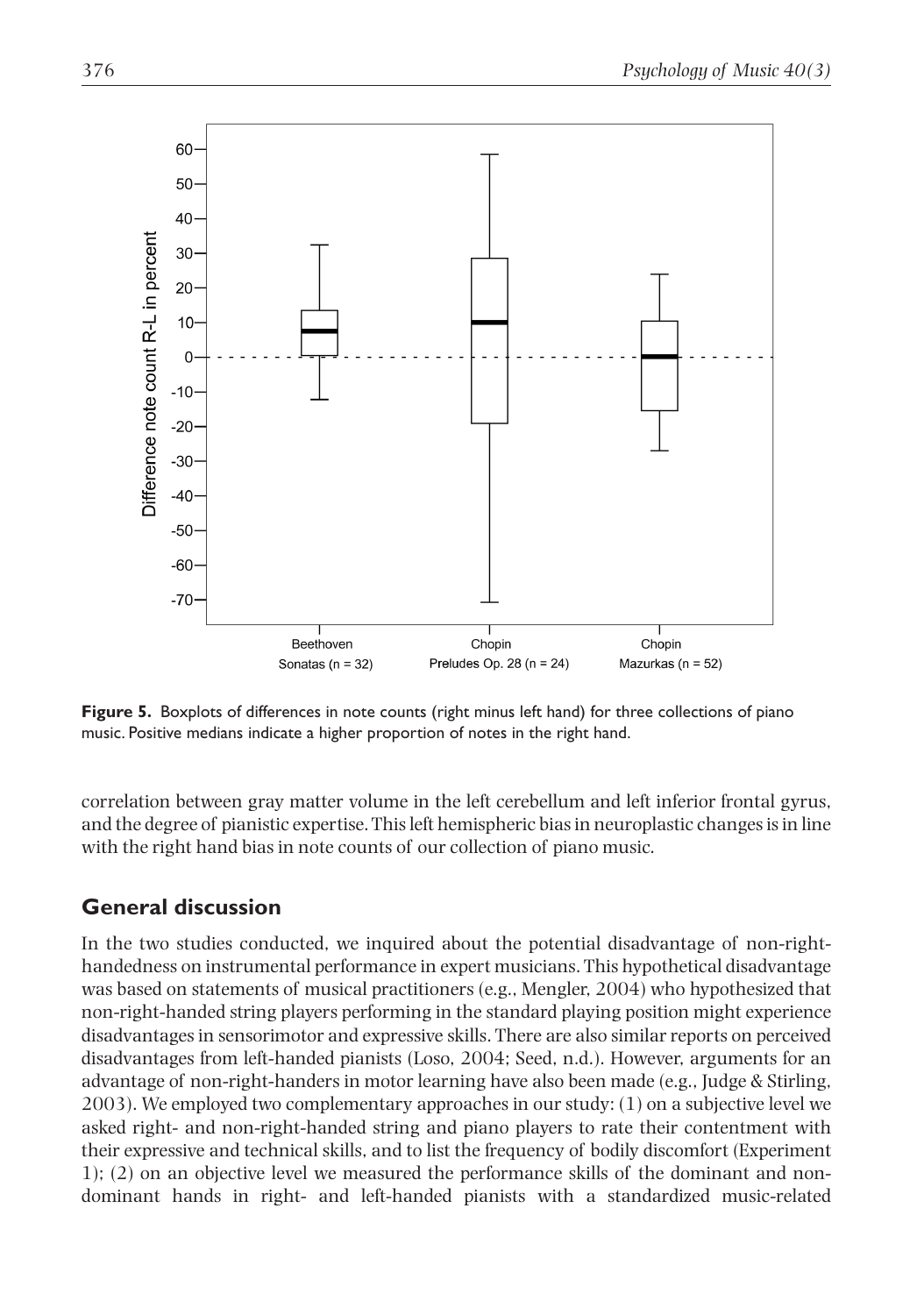performance task (Experiment 2). The results of Experiment 1 were not consistent with the hypothesis of a disadvantage for non-right-handers performing in the non-inverted playing position – either for pianists or string players. In Experiment 2, the influence of handedness on a standardized and music-related performance task was investigated by scale playing at the piano. Temporal unevenness of interonset intervals in scale playing has previously been identified as a precise and reliable indicator of pianists' motor control (Jabusch, 2006; Jabusch et al., 2004). In terms of a directional hypothesis, it was predicted that non-right-handers (or phenotypical left-handers) perform with a higher precision (temporal evenness) when playing scales with their dominant left hand and right-handed pianists when playing with their right hand. However, results gave no support for this prediction: irrespective of handedness, significantly higher temporal precision was found for the right hands in both groups. Thus, we assume that professional musicians adapt to the standard playing position regardless of their individual handedness. Handedness-based asymmetry in motor performance is compensated, and even over-compensated, for by intensive and long-lasting practice on a non-inverted instrument. This assumption of a long-term adaptation process is supported (1) by the strong influence of variables related to expertise acquisition (accumulated practice time, years at the instrument etc.) on motor control in scale playing and the right hand performance superiority, and (2) by the right-hand-biased piano literature. One of the best predictors for right-hand superiority for the scale performance in the difficult outward playing direction was found to be the accumulated and actual practice time (see Tables 6 and 7) – and not the mere years of piano playing. This finding is in line with past research on the eminent role of deliberate practice in skill acquisition and maintenance (e.g., Ericsson, 1996; Ericsson et al., 1993; Krampe & Ericsson, 1996).

If non-right-handedness is disadvantageous for instrumentalists who want to become professional musicians (but are forced to play in the standard position), we could expect a reduced incidence of non-right-handers in music students. However, the main result of our previous study (Kopiez et al., 2010) was that the proportion of designated non-right-handers in both groups of instrumentalist (pianists and string players) is significantly higher than the incidence of about 10–12% of self-declared left-handed musicians as generally reported in other studies. Surprisingly, among string players we found a proportion of 35% designated non-right-handed players and among pianists one of 27%. This means that the incidence of (presumptively genetic) non-right-handers (NRH) in the population of instrumental performers has been significantly underestimated up to now. Our finding is in keeping with the survey study by Laeng and Park (1999): the authors found no evidence for a reduced incidence of left-handers in students at a school of music. In the case of an assumed disadvantage effect for NRH performing an instrument in the standard (right-handed) position, a significantly lower proportion of NRH would be expected in professional musicians. Finally, professional classical musicians only very rarely perform their instrument in the inverted playing position as did the pianist reported by Jäncke et al. (2006). None of our string player subjects did so.

Our results have much relevance for music education. Due to the small body of controlled studies on the influence of handedness on instrumental performance, we propose to be very cautious about premature recommendations to instrumental beginners to invert the playing position. This aspect is of particular relevance to string players. Given the strong traditions in the classical music business, playing in an inverted position might even result in a life-long difficulty for a string player to get a position in a classical orchestra. Moreover, switching to an inverted playing position would require a change in the instrument (e.g., restringing of string instruments).

Despite our main conclusion that non-right-handed expert musicians playing in the standard position do not show reduced sensorimotor or other performance-related skills or a limited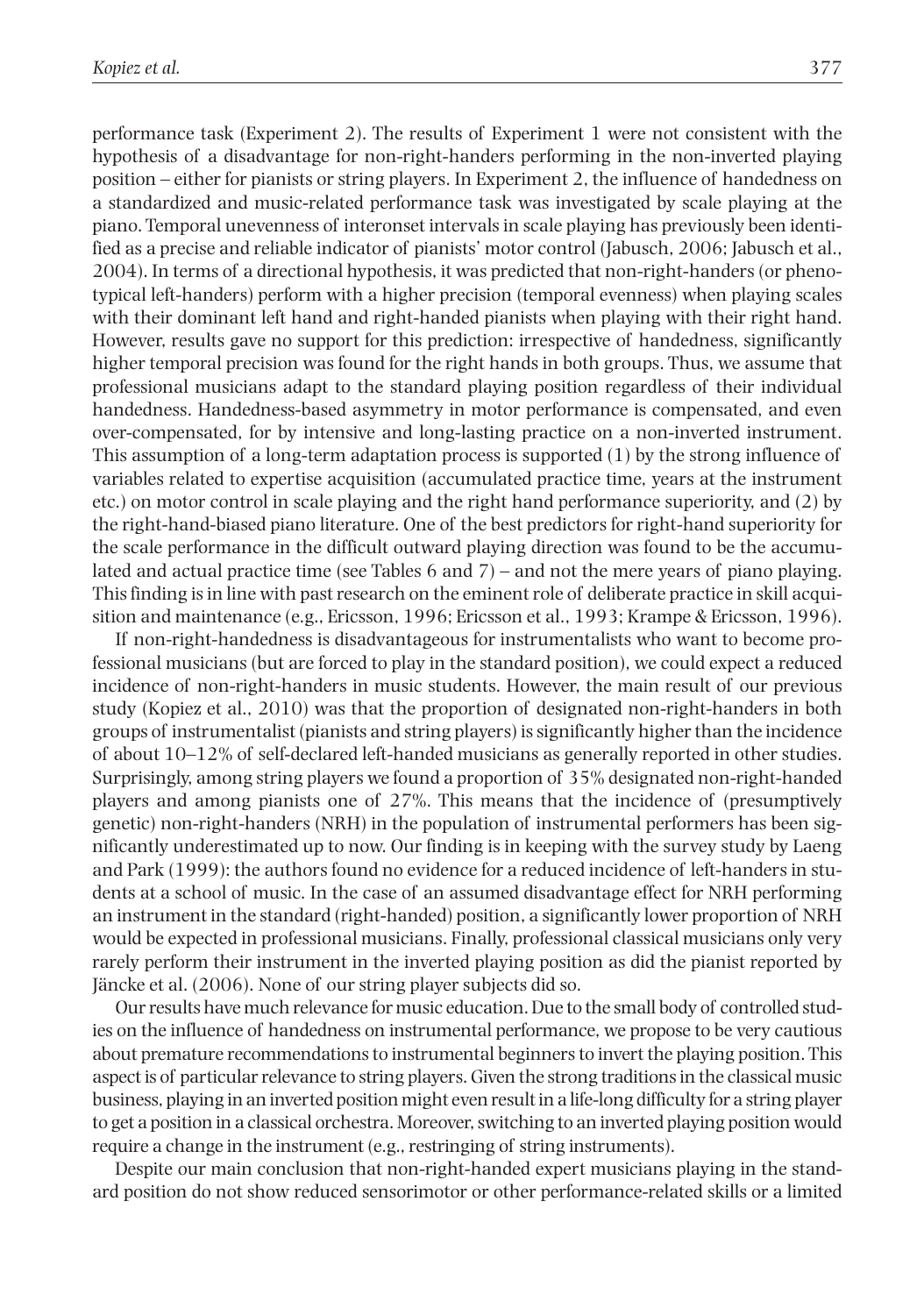well-being, we cannot rule out completely that there might be a minority of non-right-handers who feel uncomfortable or constricted when playing in the standard position. However, currently available methods do not allow us to identify those non-right-handed individuals who would definitely benefit from an instrumental training in the inverted playing position at the beginning of their music education.

### *Limitations and suggestions for future research*

The main problem of handedness research is the small number of non-right-handed subjects. In our study, it took much effort to identify those persons and convince them to participate in a study. To avoid small cell frequencies in statistical analyses it would be necessary to look for a large number of non-right-handed musicians, although this might take up more resources than were available for our study. In Experiment 2 some statistical tendencies would have more easily reached significance with a higher number of subjects. In Experiment 2, it would also have been worthwhile to have additional tasks to the standardized scale playing, such as the performance of technically-difficult passages. These tasks might have increased the validity of measurement and given additional information about technical proficiency.

Although scale playing is a well-established and validated protocol in movement analysis at the piano, there is currently no comparable procedure for string instruments. The movement coordination in string instruments needs a different approach. As Mengler (2010, p. 80ff.) mentioned, the bowing hand (the so-called "action hand") initiates the movements of the left hand. Thus, the bowing (right) hand requires high demands in spatial coordination and force control which is indispensable for constant sound production. As a consequence, a measurement of sensorimotor performance in string players should consider movement evenness in slow bowing tasks or in fast tone repetitions (see Mengler, 2010, p. 812; von Hasselbach, Gruhn, & Gollhofer, 2010). However, this measurement requires technically-demanding facilities such as motion capture systems.

Our reasoning that the higher demands of piano literature cause adaptive effects in pianists was based on note counts for the right and left hand. We could imagine that the expert rating of difficulty for right and left hand separately would be more informative than mere note counts. Finally, all our findings cannot be interpreted in terms of causality. The only way of identifying the processes of sensorimotor adaptation would require a prospective long-term study, starting from the beginning of instrumental lessons. This approach remains a challenge to handedness research.

#### **Acknowledgements**

We are grateful to Richard von Georgi (University of Giessen, Germany), Marco Lehmann (Hanover University of Music, Drama and Media, Germany) and Werner Goebel (University of Music, Vienna, Austria) for statistical advice and comments on an earlier version of the manuscript; Craig Sapp (Stanford University, USA) for providing the statistics of note counts; Stephen Christman (University of Toledo, USA) for providing the frequency distribution of the Edinburgh Handedness Inventory; and Walter Mengler (Aachen, Germany) for an inspiring discussion on left-handed string players. We would also like to thank three anonymous reviewers for helpful comments on an earlier version of this manuscript.

#### **Notes**

- 1. Post hoc calculation of effect sizes in this section were conducted with the software G\*Power V 3.1 (Faul, Erdfelder, Lang, & Buchner, 2007).
- 2. For the calculation of effect size *d* for correlations we used the equation  $\frac{v \cdot pq}{\sqrt{1-\epsilon}}$  $\frac{1}{pq} \times r$ <br> $\sqrt{1-r^2}$  $\frac{\frac{1}{pq} \times r}{1-r^2}$  with *p* and *q* representing the proportion of the sub-samples at the total sample (see Sedlmeier & Renkewitz, 2008, p. 298).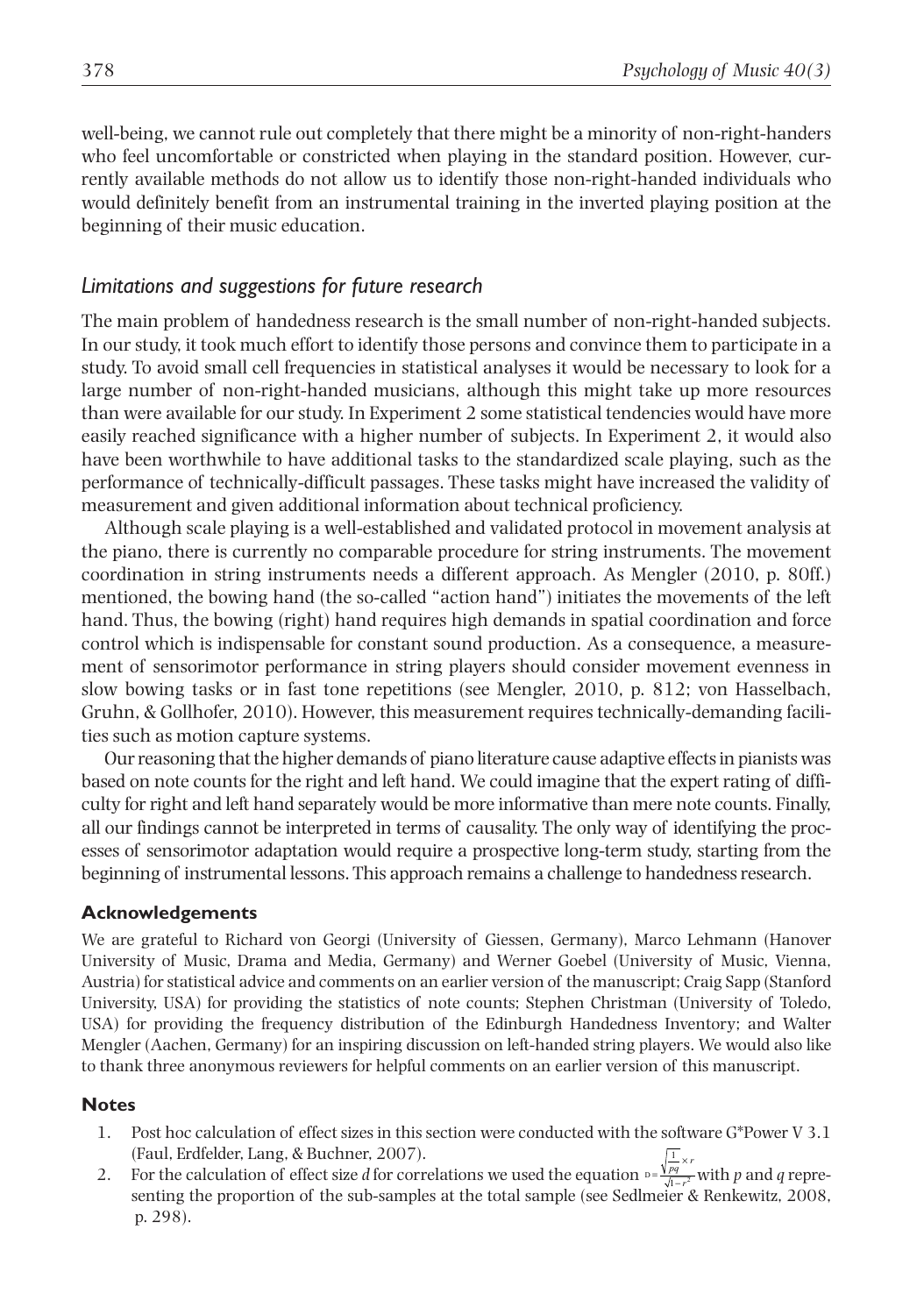### **References**

- Amunts, K., Schlaug, G., Jäncke, L., Steinmetz, H., Schleicher, A., Dabringhaus, A. et al. (1997). Motor cortex and hand motor skills: Structural compliance in the human brain. *Human Brain Mapping*, *5*(3), 206–215.
- Annett, M. (2002). *Handedness and brain asymmetry: The right shift theory*. New York: Psychology Press.
- Bangert, M., & Schlaug, G. (2006). Specialization of the specialized in features of external human brain morphology. *European Journal of Neuroscience*, *24*(6), 1832–1834.
- Bryden, P. J., Roy, E. A., Rohr, L. E., & Egilo, S. (2007). Task demands affect manual asymmetries in pegboard performance. *Laterality*, *12*(4), 364–377.
- Cho, J., Park, K. S., Kim, M., & Park, S. H. (2006). Handedness and asymmetry of motor skill learning in right-handers. *Journal of Clinical Neurology*, *2*(2), 113–117.
- Christman, S. D. (1993). Handedness in musicians: Bimanual constraints on performance. *Brain & Cognition*, *22*(2), 266–272.
- Christman, S. D. (2010). Eclectic lefty-hand: Conjectures on Jimi Hendrix, handedness, and Electric Ladyland. *Laterality*, *15*(1–2), 253–269.
- Cohen, J. (1988). *Statistical power analysis for the behavioral sciences*. Hillsdale, NJ: Lawrence Erlbaum.
- Costa, P. T., & McCrae, R. R. (1992). *Revised NEO personality inventory (NEO PI-R) and NEO five factor inventory. Professional manual*. Odessa, FL: Psychological Assessment Ressources.
- Dane, S., & Gümüstekin, K. (2006). Sex and handedness differences in hearing durations of the right and left ears in healthy young adults. *International Journal of Neuroscience*, *113*(3), 411–416.
- Deutsch, D. (1978). Pitch memory: An advantage for the left handed. *Science*, *199*(4328[3]), 559–560.
- Elbert, T., Pantev, C., Wienbruch, C., Rockstroh, B. & Taub, E. (1995). Increased cortical representation of the fingers of the left hand in string players. *Science*, *270*(13), 305–307.
- Engel, J. (2006). *Uncommon sound: The left-handed guitar players that changed music*. Brussels: Left Field Ventures.
- Ericsson, K. A. (Ed.). (1996). *The road to excellence: The acquisition of expert performance in the arts and sciences*, *sports and games*. Mahwah, NJ: Lawrence Erlbaum.
- Ericsson, K. A., Krampe, R. T., & Tesch-Römer, C. (1993). The role of deliberate practice in the acquisition of expert performance. *Psychological Review*, *100*(3), 363–406.
- Faul, F., Erdfelder, E., Lang, A.-G. & Buchner, A. (2007). G\*Power 3: A flexible statistical power analysis program for the social, behavioral, and biomedical sciences. *Behavior Research Methods*, *39*(2), 175–191.
- Gaser, C., & Schlaug, G. (2003). Brain structures differ between musicians and non-musicians. *Journal of Neuroscience*, *23*(27), 9240–9245.
- Goebl, W. (2001). Melody lead in piano performance: Expressive device or artifact? *Journal of the Acoustical Society of America*, *110*(1), 563–572.
- Jabusch, H.-C. (2005). Scale analysis (Version 1.5) [Computer software for movement analysis]. Hanover: Hanover University of Music and Drama/Insitute for Music Physiology and Musicians' Medicine.
- Jabusch, H.-C. (2006). Movement analysis in pianists. In E. Altenmüller, M. Wiesendanger & J. Kesselring (Eds.), *Music, motor control and the brain* (pp. 91–108). Oxford: Oxford University Press.
- Jabusch, H.-C., Alpers, H., Kopiez, R., Vauth, H., & Altenmüller, E. (2009). The influence of practice on the development of motor skills in pianists: A longitudinal study in a selected motor task. *Human Movement Science*, *28*(1), 74–84.
- Jabusch, H.-C., & Altenmüller, E. (2006). Epidemiology, phenomenology, and therapy of musician's cramp. In E. Altenmüller, M. Wiesendanger & J. Kesselring (Eds.), *Music, motor control and the brain* (pp. 265–282). Oxford: Oxford University Press.
- Jabusch, H.-C., Vauth, H., & Altenmüller, E. (2004). Quantification of focal dystonia in pianists using scale analysis. *Movement Disorders*, *19*(2), 171–180.
- Jäncke, L., Baumann, S., Koeneke, S., Meyer, M., Laeng, B., Peters, M., & Lutz, K. (2006). Neural control of playing a reversed piano: Empirical evidence for an unusual cortical organization of musical functions. *NeuroReport*, *17*(4), 447–451.
- Jäncke, L., Schlaug, G., & Steinmetz, H. (1997). Hand skill asymmetry in professional musicians. *Brain & Cognition*, *34*(3), 424–432.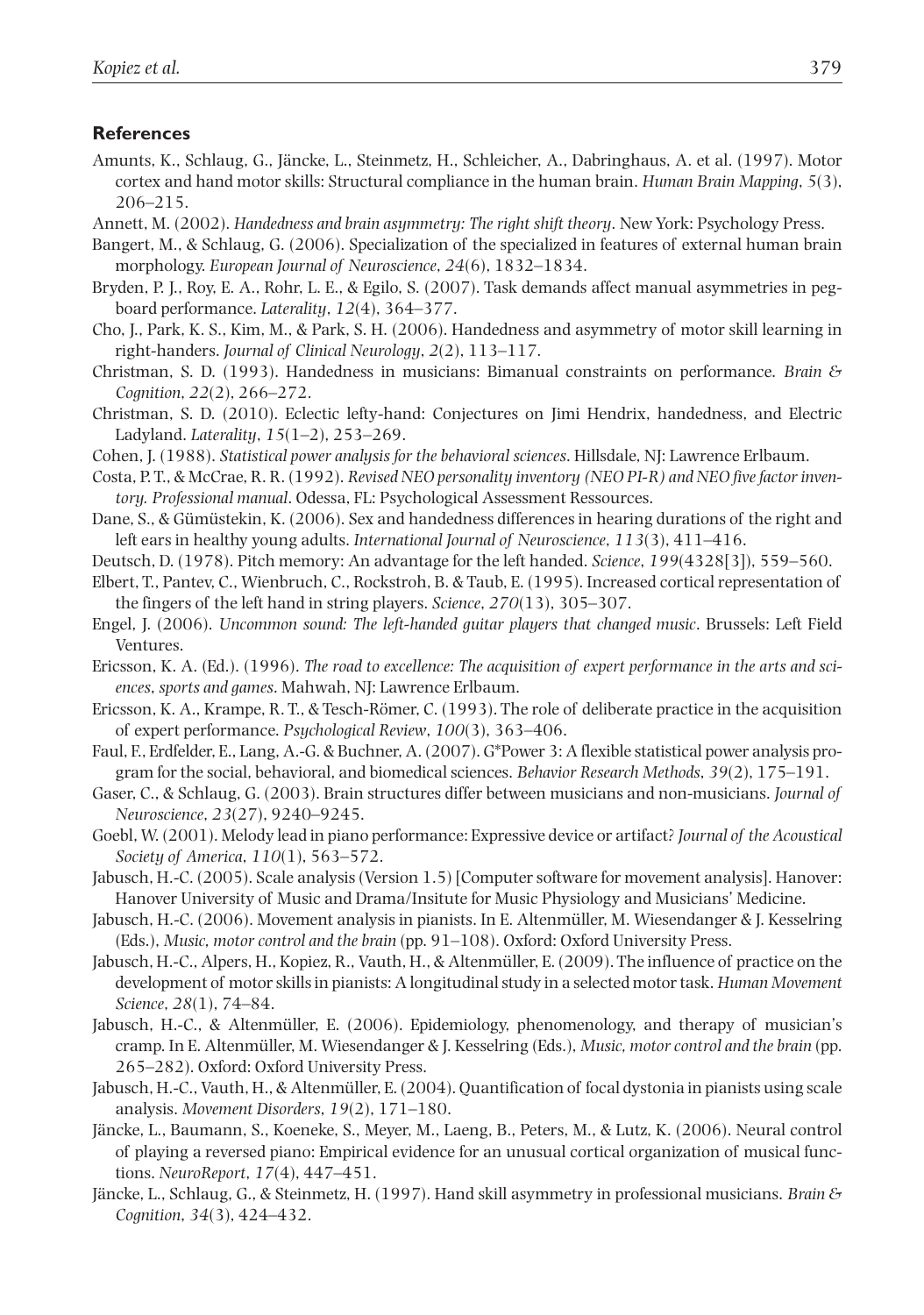- Judge, J., & Stirling, J. (2003). Fine motor skill performance in left- and right-handers: Evidence of an advantage of left-handers. *Laterality*, *8*(4), 297–306.
- Kemp, A. E. (1996). *The musical temperament. Psychology and personality of musicians*. Oxford: Oxford University Press.
- Klöppel, S., Mangin, J.-F., Vongerichten, A., Frackowiak, R. S. J., & Siebner, H. R. (2010). Nurture versus nature: Long-term impact of forced right-handedness on structure of pericentral cortex and basal ganglia. *Journal of Neuroscience*, *30*(9), 3271–3275.
- Kopiez, R., & Galley, N. (2010). Händigkeit: ihre theoretischen Grundlagen und ihre Bedeutung für das Instrumentalspiel [Handedness: Its theoretical foundations and its relevance for instrumental performance]. In H. Gembris (Ed.), *Begabungsförderung und Begabungsforschung in der Musik* [Promotion and investigation of musical talent] (Schriften des Instituts für Begabungsforschung in der Musik, Vol. 2, pp. 111–136). Münster: LIT.
- Kopiez, R., Galley, N., & Lee, J. I. (2006). The advantage of being non-right-handed: The influence of laterality on a selected musical skill (sight reading achievement). *Neuropsychologia*, *44*(7), 1079–1087.
- Kopiez, R., Galley, N., & Lehmann, A. C. (2010). The relation between lateralisation, early start of training, and amount of practice in musicians: A contribution to the problem of handedness classification. *Laterality*, *15*(4), 385–414.
- Kopiez, R., & Lee, J. I. (2006). Towards a dynamic model of skills involved in sight reading music. *Music Education Research*, *8*(1), 97–120.
- Kopiez, R., & Lee, J. I. (2008). Towards a general model of skills involved in sight reading music. *Music Education Research*, *10*(1), 41–62.
- Krampe, R. T., & Ericsson, K. A. (1996). Maintaining excellence: Deliberate practice and elite performance in young and older pianists. *Journal of Experimental Psychology: General*, *125*(4), 331–359.
- Laeng, B., & Park, A. (1999). Handedness effects on playing a reversed or normal keyboard. *Laterality*, *4*(4), 363–377.
- Lehmann, A. C. (1997). The acquisition of expertise in music: Efficiency of deliberate practice as a moderating variable in accounting for sub-expert performance. In I. Deliège & J. A. Sloboda (Eds.), *Perception and cognition of music* (pp. 161–187). Hove: Psychology Press.
- Lehmann, A. C., & Ericsson, K. A. (1996). Performance without preparation: Structure and acquisition of expert sight-reading and accompanying performance. *Psychomusicology*, *15*(1–2), 1–29.
- Lehmann, A. C., & Kopiez, R. (2009). Sight-reading. In S. Hallam, I. Cross & M. Thaut (Eds.), *The Oxford handbook of music psychology* (pp. 344–351). Oxford: Oxford University Press.
- Loso, G. (2004). *About us: The start*. Retrieved 23 March 2010 from: http://lefthandpiano.com/en/
- McCrae, R. R., & John, O. P. (1992). An introduction to the five-factor model and its applications. *Journal of Personality*, *60*(2), 175–215.
- Mengler, W. (2004). Linkshändigkeit und Streichinstrumentenspiel. Eine Annäherung an ein weitgehend unentdecktes Thema [Lefthandedness and string playing: An approach to a largely uninvestigated topic]. *Das Orchester*, *52*(12), 18–23.
- Mengler, W. (2010). *Musizieren mit links* [Playing music with the left-hand]. Mainz: Schott.
- Oldfield, R. C. (1971). The assessment and analysis of handedness: The Edinburgh inventory. *Neuropsychologia*, *9*(1), 97–113.
- Palmer, C., & van de Sande, C. (1993). Units of knowledge in music performance. *Journal of Experimental Psychology: Learning, Memory, and Cognition*, *19*(2), 457–470.
- Pascual-Leone, A., Dang, N., Cohen, L. G., Brasil-Neto, J. P., Cammarota, A., & Hallett, M. (1995). Modulation of muscle responses evoked by transcranial magnetic stimulation during the acquisition of new fine motor skills. *Journal of Neurophysiology*, *74*(3), 1037–1045.
- Peters, M. (1981). Handedness: Effect of prolonged practice on between hand performance differences. *Neuropsychologia*, *19*(4), 587–590.
- Peters, M., & Durding, B. M. (1978). Handedness measured by finger tapping: A continuous variable. *Canadian Journal of Psychology*, *32*(4), 257–261.
- Preilowski, B. (2005). Rechts ist da, wo im Gehirn links ist?. In M. Wehr & M. Weinmann (Eds.), *Die Hand. Werkzeug des Geistes* (pp. 163–208). Heidelberg: Elsevier/Spektrum.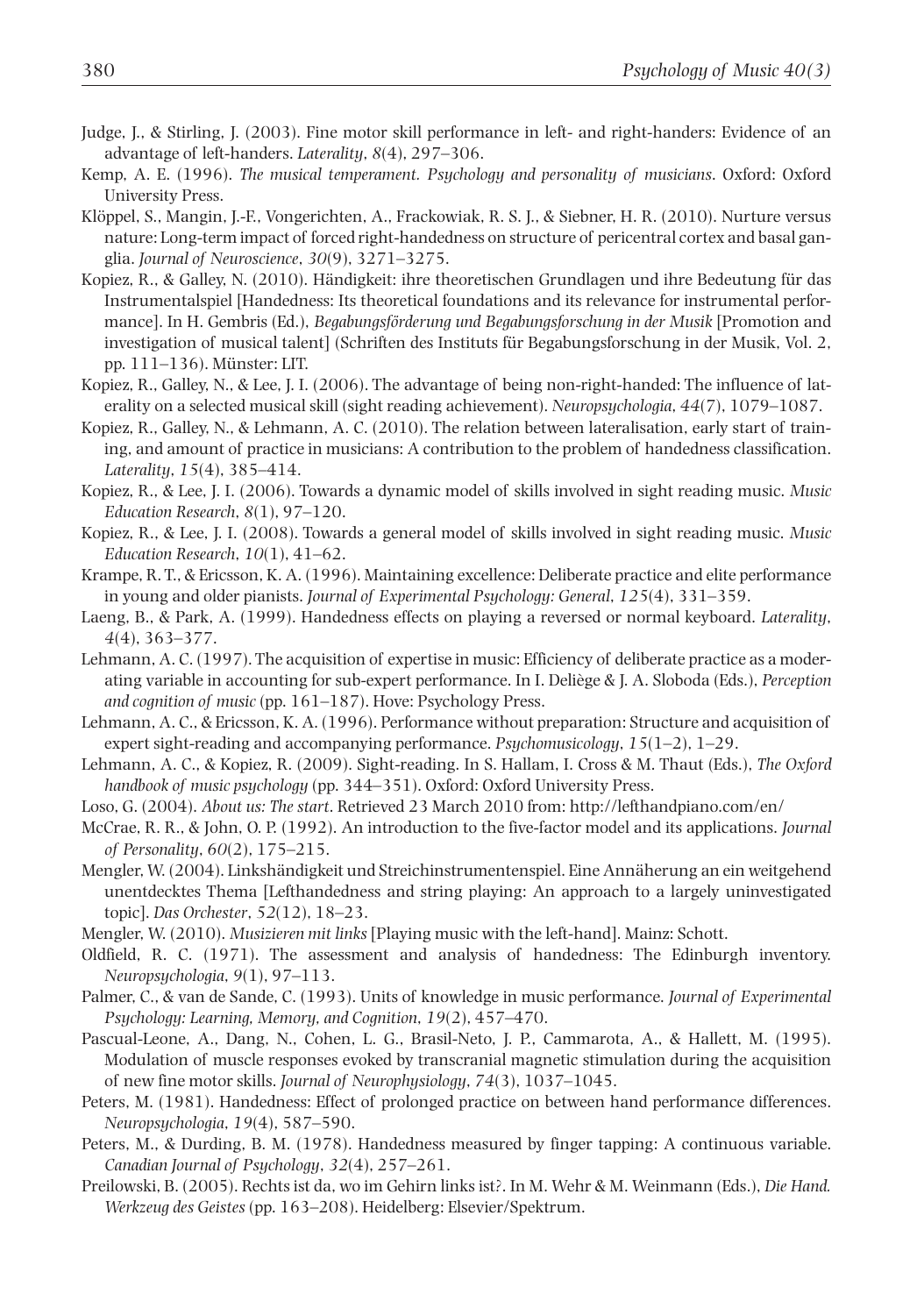- Provins, K. A. (1967). Motor skills, handedness and behaviour. *Australian Journal of Psychology*, *19*(2), 137–150.
- Rosnow, R. L., & Rosenthal, R. (2009). Effect sizes. Why, when, and how to use them. *Zeitschrift für Psychologie*, *217*(1), 6–14.
- Schulze, H.-H., & Vorberg, D. (2002). Linear phase correction models for synchronization: Parameter identification and estimation of parameters. *Brain and Cognition*, *48*(1), 80–97.
- Sedlmeier, P., & Renkewitz, F. (2008). *Forschungsmethoden und Statistik in der Psychologie* [Research methods and statistics in psychology]. München: Pearson Studium.
- Seed, C. (n.d.). *The first left-handed piano*. Retrieved 31 March 2010, from: http://www.lefthandedpiano.com/
- Tapping (2008). Tapping (Version 1.4) [Computer software for the measurement of handedness]. (For description see http://shop.meditech.info/Software/Tapping-Das-motorische-Testprogramm::1423. html?XTCsid 56cdb9438851e181bb3defb0adb37e55). Wedemark, Germany: Meditech.
- Volkmann, J., Schnitzler, A., Witte, O. W., & Freund, H. (1998). Handedness and asymmetry of hand representation in human motor cortex. *Journal of Neurophysiology*, *79*(4), 2149–2154.
- von Georgi, R. (2006). *Theorie und Messung körperlicher Beschwerden* [Theory and measurement of bodily discomfort]. Tönning: Der andere Verlag.
- von Hasselbach, J. Gruhn, W., & Gollhofer, A. (2010). *Mass balancing oscillations: An indication of expertise in the bowing of violinists.* In S. M. Demorest, S. J. Morrison & P. S. Campbell (Eds.), *Proceedings of the 11th International Conference on Musice Perception and Cognition (ICMPC11)* (pp. 388–393). Seattle, USA, 23–27 September [CD-ROM].
- Watson, D., Clark, L., & Tellegen, A. (1988). Development and validation of brief measures of positive and negative affect: The PANAS scales. *Journal of Personality and Social Psychology*, *54*(6), 1063–1070.

### **Biographies**

Reinhard Kopiez received a degree in classical guitar, and a Masters and PhD in musicology. He is professor of music psychology at the Hanover University of Music, Drama and Media, Germany and head of the Hanover Music Lab. From 2000–2003 he was vice-president and since 2009 he is president of ESCOM. From 2001–2005 he has been president of the German Society for Music Psychology (DGM). His latest journal publications concern psychological research on music performance, historiometric analyses of Clara Schumann's repertoire, and music and emotion. Together with A. C. Lehmann and H. Bruhn he edited the German standard handbook on music psychology (*Musikpsychologie. Das neue Handbuch*, 2008, Rowohlt).

Hans-Christian Jabusch, MD, holds a piano performance degree and a habilitation degree in systematic musicology. Following three years of clinical work and scientific research in internal medicine, from 2000 until 2008 he held a postdoctoral position at the Institute of Music Physiology and Musicians' Medicine, Hannover, Germany. He is professor of musicians' medicine and head of the Institute of Musicians' Medicine at the University of Music *Carl Maria von Weber*, Dresden, Germany. His scientific interests include topics in music physiology and performance research such as sensorimotor learning in musicians and evaluation and optimization of practice strategies. His clinical research is focused on the pathophysiology, diagnostics, treatment and prevention of playing-related disorders in musicians.

Niels Galley received his MD and diploma in psychology in 1968. He was assistant professor for physiology at the Institute for Psychology, University of Cologne. From 1991–2006 he was professor of biologcial psychology. His main research areas include lateralization and handedness, the oculomotoric system, and intelligence. Together with Reinhard Kopiez and Andreas C. Lehmann he published a study on the theoretical and methodological foundations of handedness classification (*Laterality*, 2010).

Jan-Christoph Homann holds a Masters degree in music education and classical piano. As pianist he won different international piano competitions and is an active performer. Since 2009 he has been research assistant for musicology at the Musicology Seminar at the School of Music Detmold. He is currently completing a postgraduate study in early music as a scholarship holder of the Hanover University of Music, Drama and Media.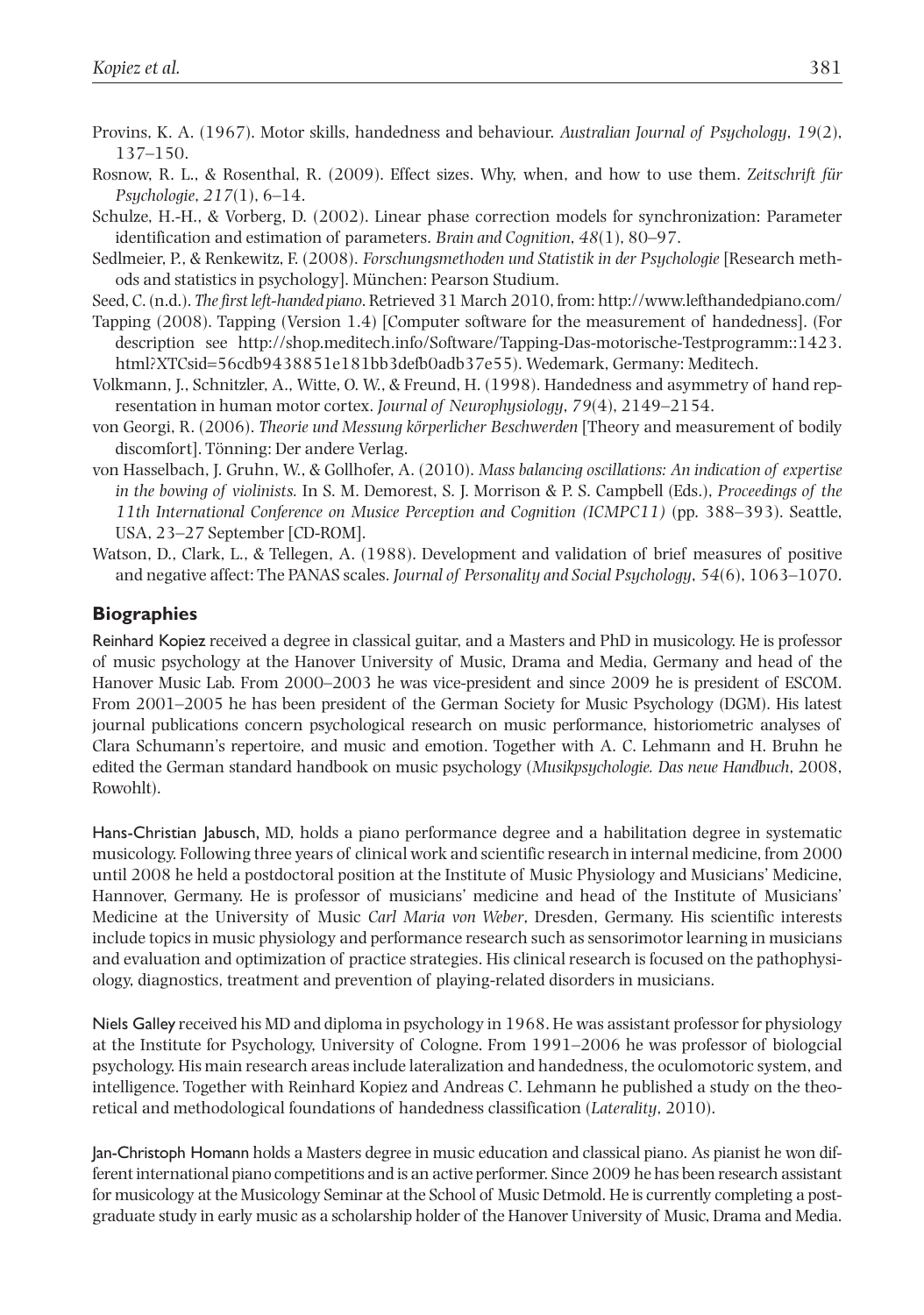Andreas C. Lehmann holds a music education degree and a PhD in musicology. From 1992–1998, he was a postdoctoral fellow in the Department of Psychology at Florida State University. Since 2000 he has been professor of Systematic Musicology at the Wuerzburg University of Music. He is acting president of the German Society for Music Psychology and associate editor of the journal *Musicae Scientiae*. He recently published a book entitled *Psychology for Musicians* (2007, Oxford University Press).

Eckart Altenmüller holds a Masters degree in classical flute, and a MD degree in Neurology and Neurophysiology. Since 1994 he has been chairman and director of the Institute of Music Physiology and Musicians' Medicine at the Hanover University of Music, Drama and Media. His main research interests are motor learning and movement disorders in musicians as well as auditory and sensory learning. During the last 10 years he received 18 grants from the German Research Society (DFG). Since 2005 he has been President of the German Society of Music Physiology and Musicians' Medicine and Member of the Göttingen Academy of Sciences, Germany.

**Appendix 1.** Questionnaire for bodily discomfort in musicians

| A. General data |                                        | Surname, first name<br>Subject $#$                                                                                                                                 |
|-----------------|----------------------------------------|--------------------------------------------------------------------------------------------------------------------------------------------------------------------|
|                 |                                        | 1. Do you have serious health problems or did you have such problems in the past (e.g., injuries or other<br>diseases such as hypertension, diabetes, depression)? |
| Please mark:    |                                        |                                                                                                                                                                    |
| Diseases:       | $\Box$ yes                             | if yes, which and since when?:                                                                                                                                     |
|                 | $\Box$ no                              |                                                                                                                                                                    |
| Accidents:      | $\Box$ yes                             | if yes, which and since when?:                                                                                                                                     |
|                 | $\Box$ no                              |                                                                                                                                                                    |
| Surgery:        | $\Box$ yes                             |                                                                                                                                                                    |
|                 | $\Box$ no                              |                                                                                                                                                                    |
|                 | Long-term and regular intake of drugs: |                                                                                                                                                                    |
|                 | $\Box$ yes                             | if yes, which and since when?:                                                                                                                                     |
|                 | □ no                                   |                                                                                                                                                                    |

#### **B. General sensorimotor discomfort**

2. Have you ever had sensorimotor problems at the instrument since the beginning of your study? (e.g., trilling difficulties or velocity problems in one hand).

| Please mark: | $\Box$ no, never<br>$\Box$ yes, rarely<br>$\Box$ yes, occasionally<br>$\Box$ yes, frequently<br>$\Box$ yes, always |                                    | If yes, with what kind of playing technique problems was it associated? |  |
|--------------|--------------------------------------------------------------------------------------------------------------------|------------------------------------|-------------------------------------------------------------------------|--|
|              | If yes, which hand was affected?                                                                                   |                                    |                                                                         |  |
|              |                                                                                                                    | $\Box$ right hand $\Box$ left hand | $\Box$ both hands                                                       |  |
|              |                                                                                                                    |                                    | If yes, how do you estimate the severity of problems?                   |  |
|              | $\square$ marginal                                                                                                 | $\square$ moderate                 | $\Box$ considerable                                                     |  |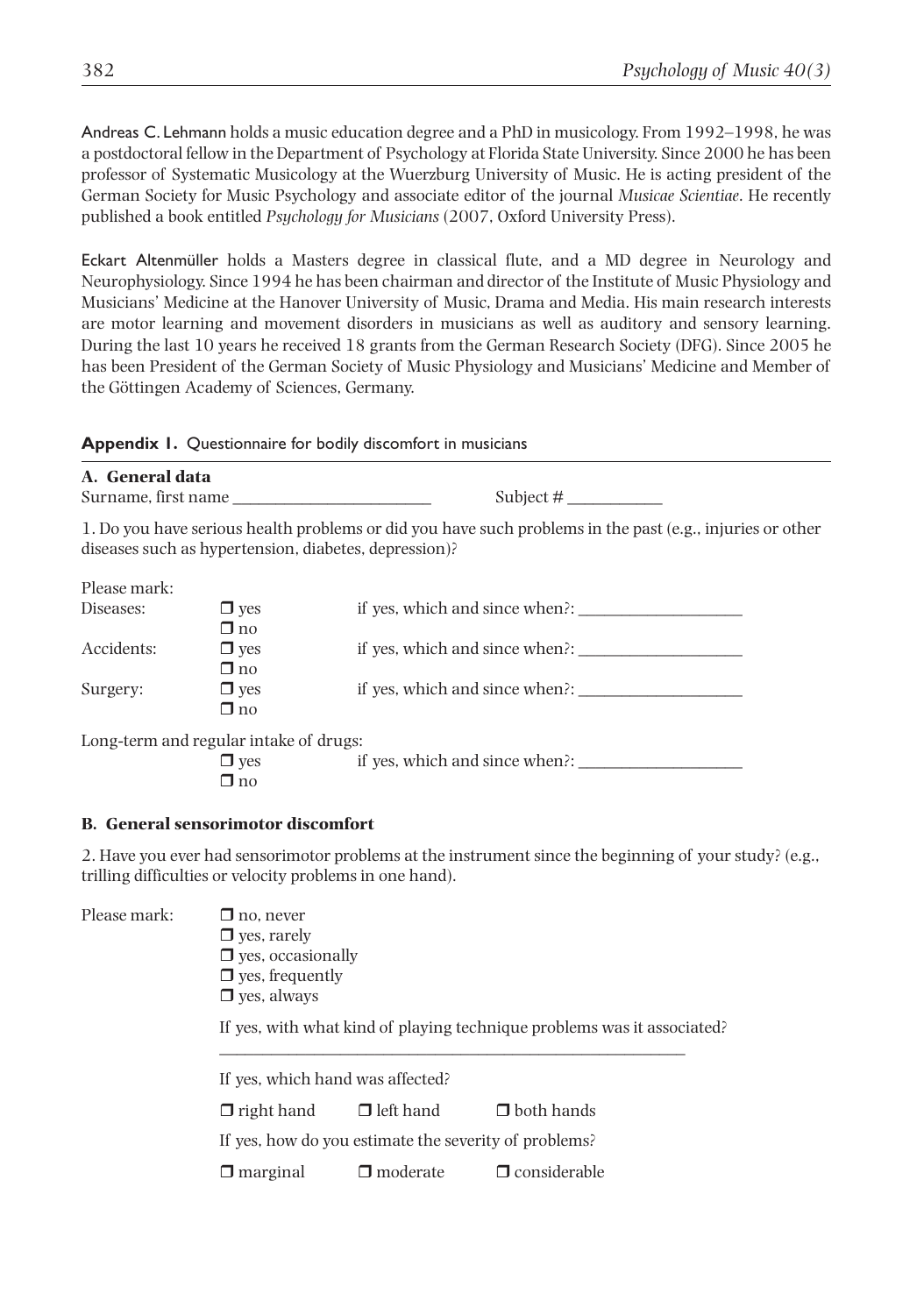3. If you have ever had pain at the instrument, how would you rate the strongest ever experienced pain on a scale from 0 to 10? ( $0 = no$  pain, 10 = unbearable)

Please mark:

 $\Box$ 0  $\Box$ 1  $\Box$ 2  $\Box$ 3  $\Box$ 4  $\Box$ 5  $\Box$ 6  $\Box$ 7  $\Box$ 8  $\Box$ 9  $\Box$ 10

4. Do or did you have bodily discomfort in relation to instrumental performance?

 $\Box$  no  $\Box$  yes, namely

If no, please continue with question #6

If yes, please mark in the figure below the affected regions with a cross (X), where you experienced the strongest discomfort and with a circle (O) any additionally affected regions.



# **C. Current playing situation**

5. How would you rate your current (conventional) playing position with regard to your performance skills?